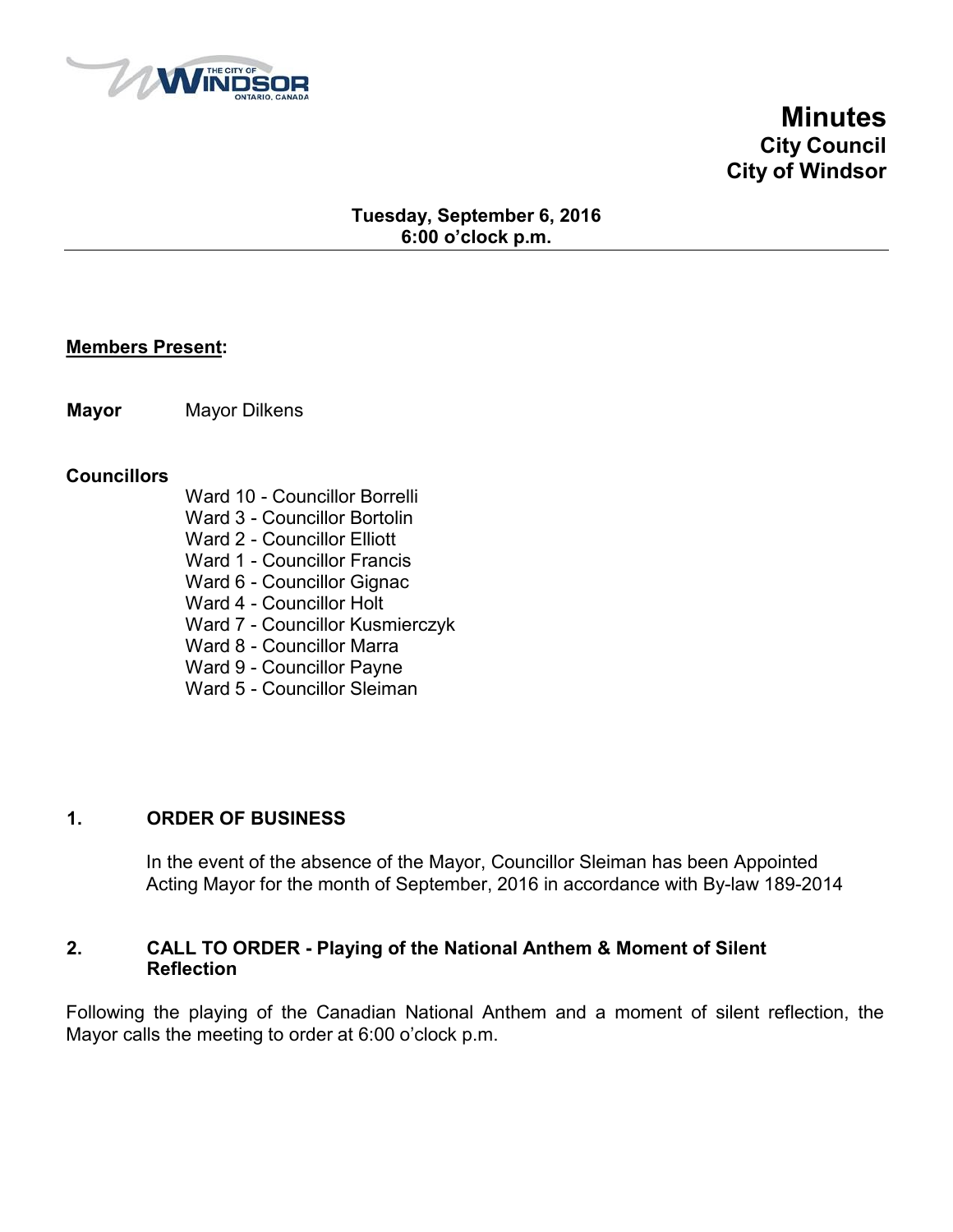# **Minutes City Council Tuesday, September 06, 2016** Page **2** of **32**

None disclosed.

# **4. ADOPTION OF THE MINUTES**

# **4.1. Minutes of the Council Meeting held August 22, 2016**

Moved by: Councillor Kusmierczyk Seconded by: Councillor Marra That the minutes of the regular meeting of Council held August 22, 2016 **BE ADOPTED** as presented. Carried.

Agenda Item: SCM 156/2016

# **5. NOTICE OF PROCLAMATIONS**

Recovery Day – September 10, 2016 Suicide Prevention Awareness Week – September 10-16, 2016 National Coaches Week – September 17-26, 2016 Windsor Symphony Orchestra Week – September 18-24, 2016

# **Flag Raising**

Ukrainian Canadian Congress – September 9, 2016

# **6. COMMITTEE OF THE WHOLE**

Moved by: Councillor Payne Seconded by: Councillor Sleiman

That Council do now rise and move into Committee of the Whole with the Mayor presiding for the purpose of dealing with:

- (a) communication items;
- (b) consent agenda;
- (c) hearing requests for deferrals, referrals and/or withdrawals of any items of business;
- (d) hearing presentations and delegations;
- (e) consideration of business items;
- (f) consideration of Committee reports:
	- (i) **Report of Special In-Camera Meeting or other Committee as may be held prior to Council** (if scheduled); and

(g) consideration of by-laws 133-2016 through 144-2016 (inclusive).

Carried.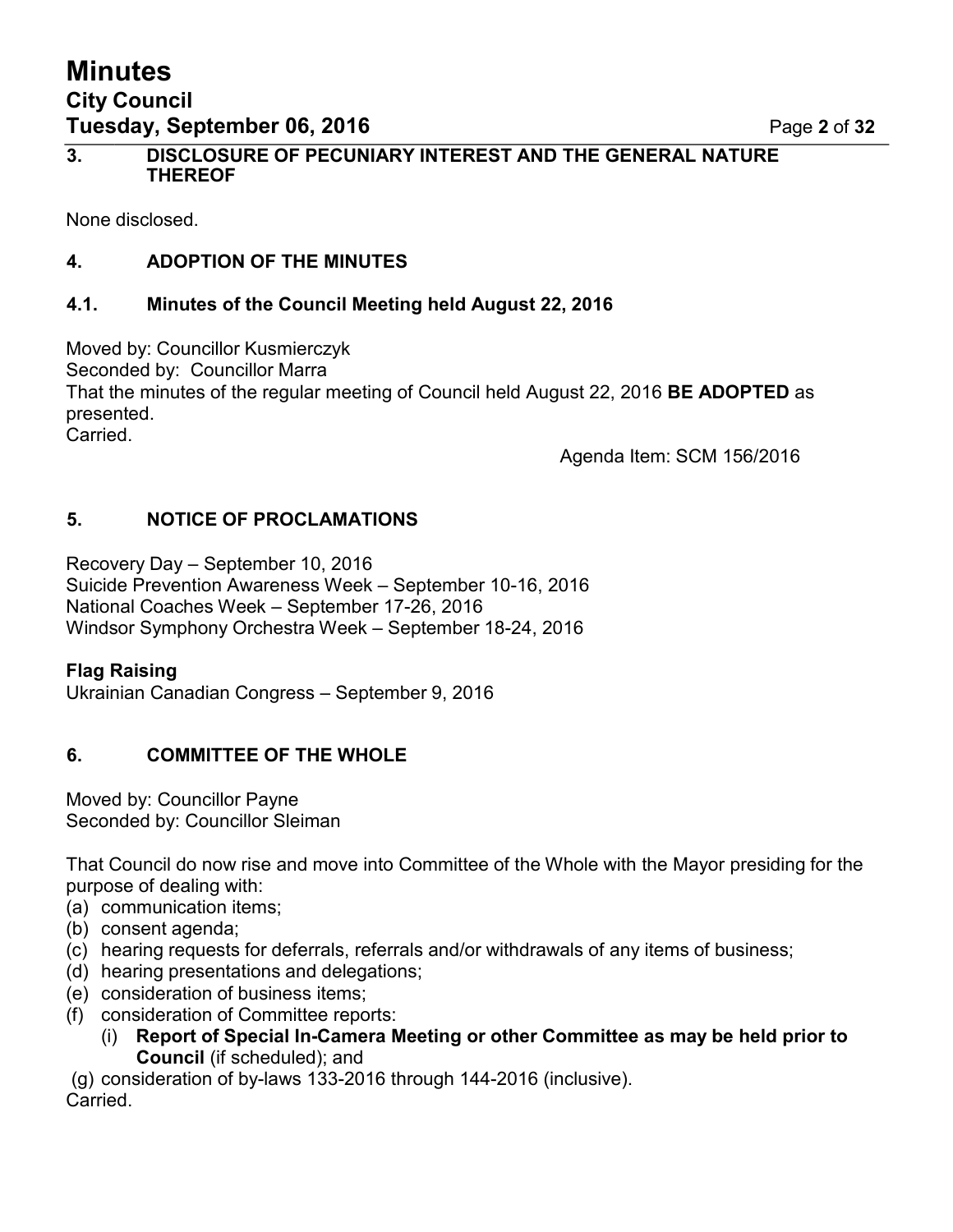#### **7. COMMUNICATIONS INFORMATION PACKAGE**

#### **7.1. Correspondence - September 6, 2016**

Moved by: Councillor Borrelli Seconded by: Councillor Bortolin

Decision Number: CR548/2016 That the following Correspondence Items 7.1.2 through 7.1.7 and 7.1.9 and 7.1.10 as set forth in the Council Agenda **BE REFERRED** as noted except Correspondence 7.1.1 and 7.1.8 which are dealt with as follows:

#### **Correspondence No. 7.1.1**

Moved by: Councillor Gignac Seconded by: Councillor Francis

#### Decision No. CR567/2016

That the correspondence from the Rail Safety Programs Promotion Officer at Transport Canada dated August 23, 2016 regarding "Rail Safety – Community Synergy Engagement Request" **BE RECEIVED**; and further,

That the City of Windsor **INDICATE** its interest and willingness to participate in a larger scale joint initiative regarding matters of rail safety, as outlined in that correspondence. **Carried** 

Clerk's File: GF2016

#### **Correspondence No. 7.1.8**

Moved by: Councillor Gignac Seconded by: Councillor Kusmierczyk

Decision No.: CR568/2016

**WHEREAS**, the Great Lakes and St. Lawrence River Basin represents approximately 20% of the world's surface freshwater resource and supports the third largest economy in the world; and

**WHEREAS**, on December 13, 2005, the Great Lakes Governors of Illinois, Indiana, Michigan, Minnesota, New York, Ohio, Pennsylvania and Wisconsin, and the Premiers of Ontario and Quebec signed the Great Lakes—St. Lawrence River Basin Sustainable Water Resources Agreement (the "Agreement"), and the Governors endorsed the companion Great Lakes—St. Lawrence River Basin Water Resources Compact (the "Compact"), which was later approved by the United States Congress and signed by the President, banning new water diversions from the Basin except in communities located in counties straddling the water division line between the Great Lakes-St. Lawrence Basin and other basins; and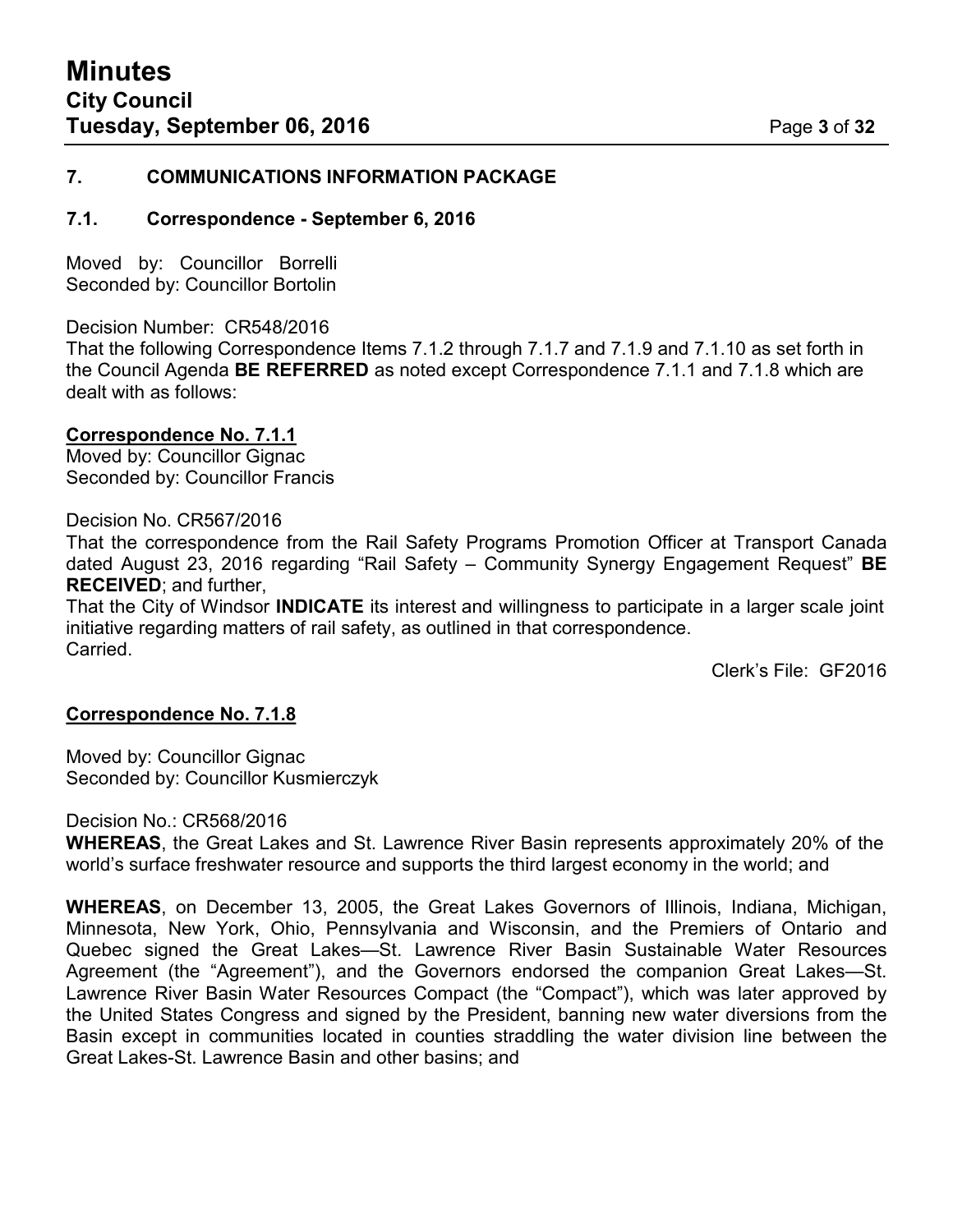# **Minutes City Council Tuesday, September 06, 2016** Page **4** of **32**

**WHEREAS**, the City of Waukesha, WI, is located in Waukesha County, a county straddling the basin division line; and

**WHEREAS**, the City of Waukesha applied to the Wisconsin Department of Natural Resources under the exception for a "Community within a Straddling County" to use Lake Michigan as its source of drinking water (the "Waukesha Application"); and

**WHEREAS**, the Compact requires proposals for diversions to satisfy seven specific conditions; and

**WHEREAS**, the Regional Body, after having reached an agreement on a Declaration of Finding and a set of conditions for the application, forwarded its recommendation to the Compact Council, and that all eight Great Lakes states voted in favor of the Waukesha Application; and

**WHEREAS**, on June 21, 2016, the Compact Council issued its Final Decision approving the Waukesha Application with Conditions; and

**WHEREAS**, the Waukesha Application does not meet the terms of the Agreement nor the Compact, and the precedent-setting nature of the Final Decision to approve the Application is of great concern to the Mayors of the Great Lakes and St. Lawrence Cities Initiative; and

**WHEREAS**, the approved service area still contains parts of communities which are not part of the City of Waukesha and which have not demonstrated a need for the water, amounting to a clear violation of the Compact; and

**WHEREAS**, this broader service area is not a "Community within a Straddling County" as defined and required by the exception conditions in the Agreement and Compact; and

**WHEREAS**, there are reasonable water supply alternatives to meet the drinking water quantity and quality needs of the City of Waukesha; and

**WHEREAS**, the impacts of the proposed return flow of water through the Root River to Lake Michigan are likely to have adverse impacts on the ecosystem and to the urban shores of the mouth of the River; and

**WHEREAS**, the Conditions for Approval were not subject to public comment while debated by the Regional Body and Compact Council despite the Compact's requirement that all relevant information be available to the public for comment; and

**WHEREAS**, the Regional Body review process did not provide adequate opportunity for public comment as only one public meeting was held in the City of Waukesha, and that hundreds of public comments against the Application did not appear to be considered during the Regional Body or Compact Council process;

**THEREFORE, BE IT RESOLVED**, that the City of Windsor, Ontario **AFFIRMS** its commitment to the protection of our water resources by calling on the Governors of Illinois, Indiana, Michigan,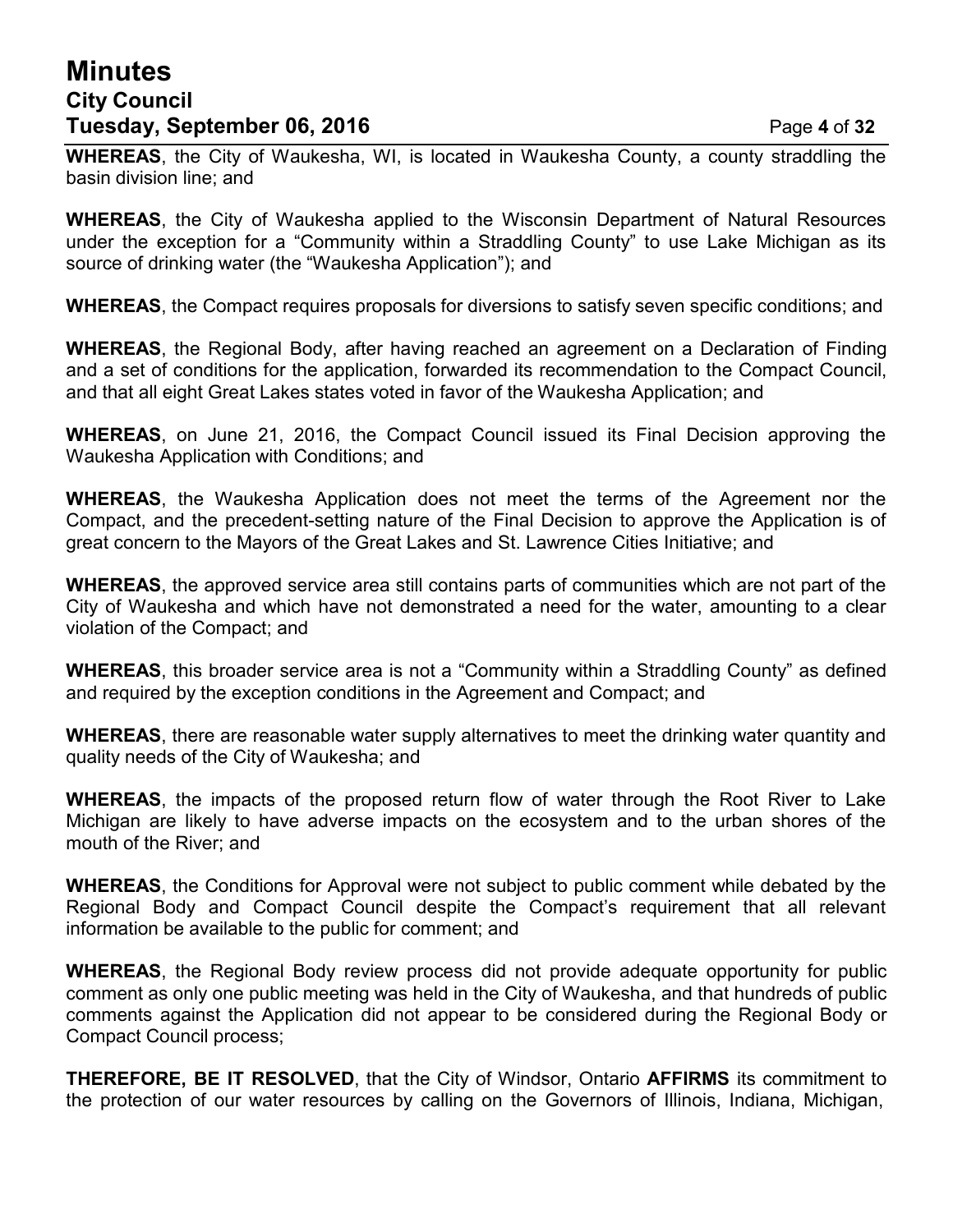# **Minutes City Council Tuesday, September 06, 2016** Page **5** of **32**

Minnesota, New York, Ohio, Pennsylvania and Wisconsin, and their representatives on the Compact Council to reconsider their Final Decision to approve the Waukesha Application; and

**BE IT FURTHER RESOLVED**, that the City of Windsor, Ontario **SUPPORTS** challenges by the Great Lakes and St. Lawrence Cities Initiative to the Compact Council's approval of the Waukesha Application under procedures adopted by the Compact Council, which may include requesting a hearing and initiating judicial review of the Final Decision; and

**BE IT FINALLY RESOLVED**, that the City of Windsor, Ontario **URGES** the Governors and Premiers of the Regional Body and Compact Council, consistent with good public policy, to reverse its approval of the Waukesha diversion application and ensure that the provisions of the Compact are strictly applied in this and any future application in order to protect the finite water resources of the Great Lakes and St. Lawrence River basin. Carried.

Clerk's File Number: EW/9643

| No.   | Sender                           | Subject                                                                                               |  |  |
|-------|----------------------------------|-------------------------------------------------------------------------------------------------------|--|--|
| 7.1.1 | <b>Transport Canada</b>          | Rail Safety - Community Synergy Engagement<br>Request.                                                |  |  |
|       |                                  | <b>City Engineer</b>                                                                                  |  |  |
|       |                                  | COUNCIL DIRECTION REQUESTED,                                                                          |  |  |
|       |                                  | otherwise Note & File                                                                                 |  |  |
|       |                                  | GF2016                                                                                                |  |  |
| 7.1.2 | Ministry of the<br>Environment & | Environmental<br>Compliance<br>for<br>the<br>Approval<br>construction of storm sewers on Meldrum Road |  |  |
|       | <b>Climate Change</b>            | between Tecumseh Road East and Ypres Avenue.                                                          |  |  |
|       |                                  | <b>City Engineer</b>                                                                                  |  |  |
|       |                                  | Note & File                                                                                           |  |  |
| 7.1.3 | Association of                   | SW/12474<br>Federal<br>Public<br>Transit<br>Infrastructure<br>Funding                                 |  |  |
|       | Municipalities of                | Announced in Ontario.                                                                                 |  |  |
|       | Ontario (AMO)                    | <b>City Engineer</b>                                                                                  |  |  |
|       |                                  | <b>Chief Financial Officer &amp; City Treasurer</b>                                                   |  |  |
|       |                                  | <b>Executive Director, Transit Windsor</b>                                                            |  |  |
|       |                                  | Corporate Leader - Transportation Services                                                            |  |  |
|       |                                  | Note & File                                                                                           |  |  |
|       |                                  | GF2016                                                                                                |  |  |
|       |                                  |                                                                                                       |  |  |
|       |                                  |                                                                                                       |  |  |
|       |                                  |                                                                                                       |  |  |
| 7.1.4 | Manager of Urban                 | Application of Rosati Development Corp. for Site Plan                                                 |  |  |
|       | Design                           | Approval to permit a day care centre at 315 Cabana<br>Road East.                                      |  |  |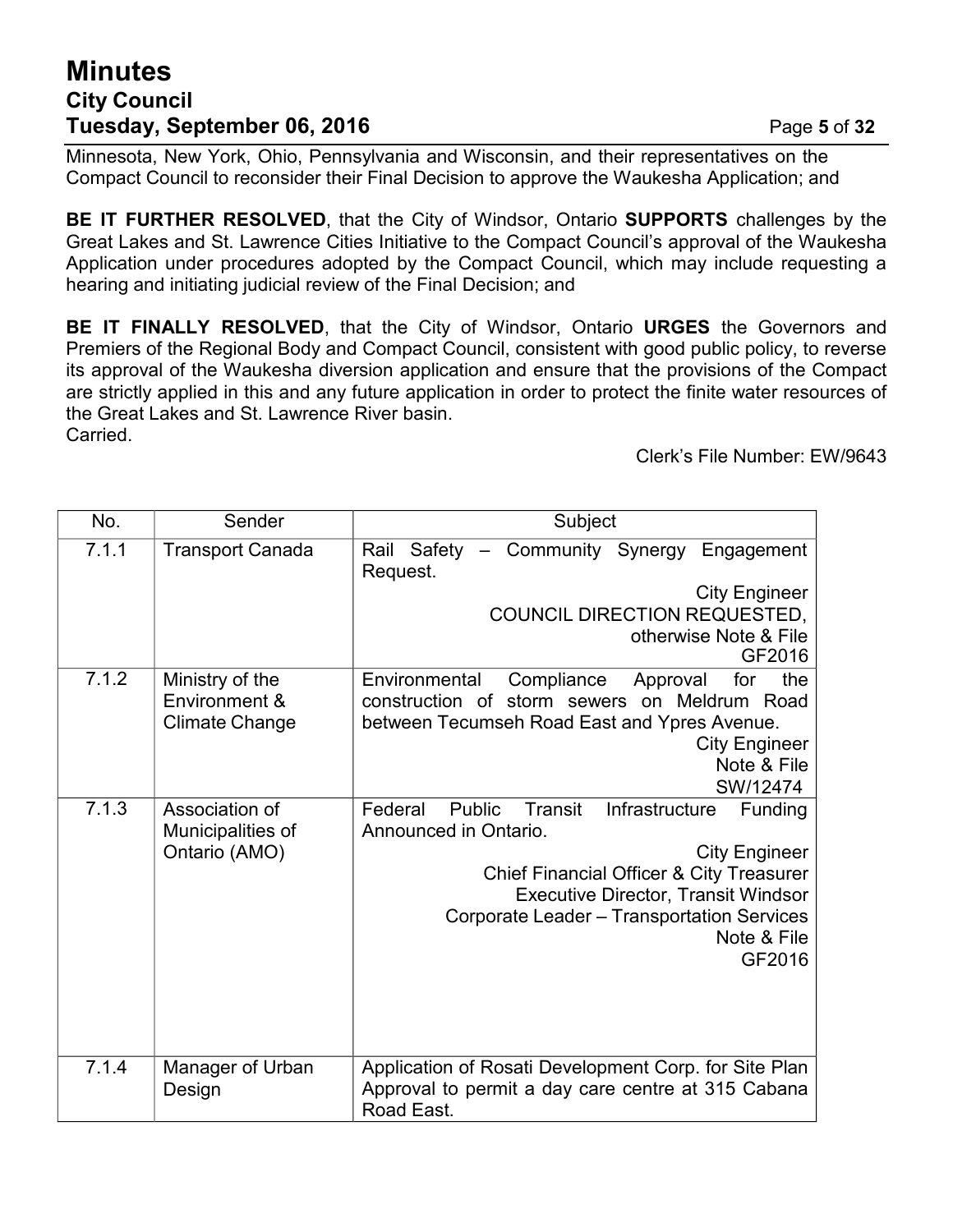# **Minutes City Council Tuesday, September 06, 2016** Page **6** of **32**

| No.    | Sender                                                             | Subject                                                                                                                                                                                                                                                                                                |  |
|--------|--------------------------------------------------------------------|--------------------------------------------------------------------------------------------------------------------------------------------------------------------------------------------------------------------------------------------------------------------------------------------------------|--|
|        |                                                                    | Note & File<br>ZS/12637                                                                                                                                                                                                                                                                                |  |
| 7.1.5  | Town of Tecumseh                                                   | Notice of Public Meeting to be held on Tuesday,<br>September 13, 2016 regarding a proposed zoning by-<br>law amendment.<br><b>City Planner</b><br>Note & File<br>Z2016                                                                                                                                 |  |
| 7.1.6  | Secretary/Treasurer<br>Committee of<br>Adjustment                  | Committee of Adjustment agenda for meeting to be<br>held September 8, 2016.<br>Note & File<br>ZC2016                                                                                                                                                                                                   |  |
| 7.1.7  | <b>Councillor Paul</b><br><b>Borrelli</b>                          | Highlights & Synopsis of International Making Cities<br>Liveable Conference in Rome, Italy.<br>Note & File<br>ACOC2016                                                                                                                                                                                 |  |
| 7.1.8  | <b>Great Lakes and St.</b><br><b>Lawrence Cities</b><br>Initiative | Request for Resolution Opposing the Approval of the<br>Waukesha Water Diversion Application.<br>COUNCIL DIRECTION REQUESTED, otherwise<br>Note & File<br>EW/9643                                                                                                                                       |  |
| 7.1.9  | <b>Ontario Municipal</b><br>Board (OMB)                            | by<br>the<br>Greek<br>Orthodox<br><b>Notice</b><br>that<br>appeals<br>Community of Windsor for lands located at 3030,<br>3050, 3052 & 3072 Walker Road were withdrawn.<br><b>City Planner</b><br><b>City Solicitor</b><br><b>Development Applications Clerk</b><br>Note & File<br>ZO/11613<br>ZB/11612 |  |
| 7.1.10 | <b>Town of Tecumseh</b>                                            | Notice of Open House for New Official Plan Process -<br>Review of Discussion Papers.<br><b>City Planner</b><br>Note & File<br>GM2016                                                                                                                                                                   |  |

Carried.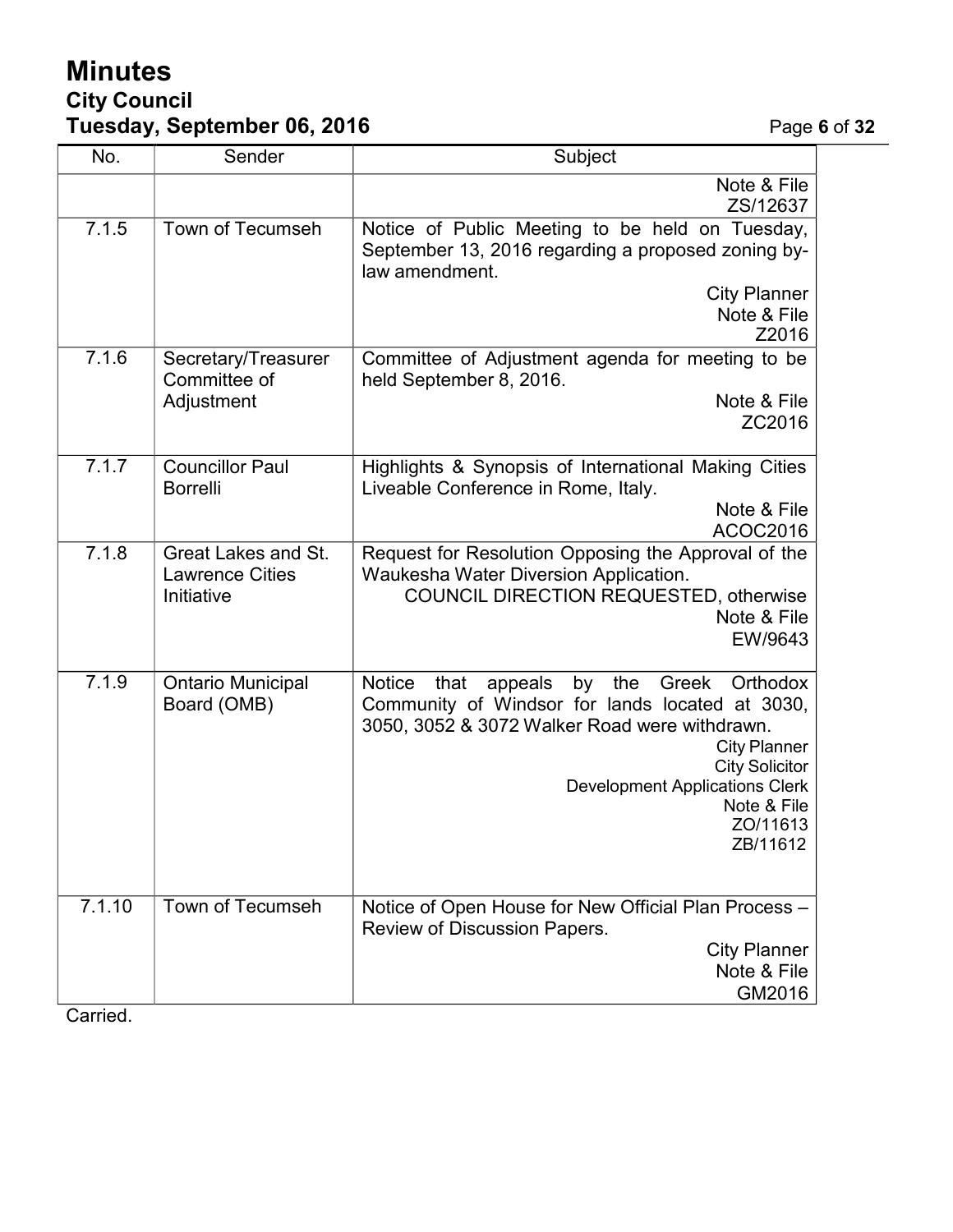### **8. CONSENT AGENDA**

### **8.1. City Wide - Radio System Tripartite Agreement: City of Windsor, CBSA, WPS**

Moved by: Councillor Elliott Seconded by: Councillor Francis

#### Decision Number: CR549/2016

- I. THAT City Council **AUTHORIZE** the Chief Administrative Officer and the City Clerk to sign a tripartite agreement between a) The Corporation of the City of Windsor, b) The Windsor Police Service Board, and c) Her Majesty the Queen, in Right of Canada as Represented by the Minister responsible for the Canada Border Services Agency (CBSA), which will provide CBSA use of the corporate radio system for a fee, as defined within this Report, with the agreement being approved as to form by the City Solicitor, as to technical content by the Chief Information Officer /Executive Director of Information Technology and as to financial content by the Chief Financial Officer/City Treasurer and Corporate Leader Finance & Technology.
- II. THAT the City of Windsor revenues generated via this agreement **BE CREDITED** to the Pay As You Go Radios Reserve Fund (No. 198) to offset any future funding requirements that may be necessary from the City's operating budget to ensure the continued sustainability of the Reserve Fund. Carried.

Agenda Item: C 148/2016 Clerk's File: MC/9936

#### **8.2. Declaration of Part of 2545 Pillette Road Surplus and Authority to Offer the Improved Property for Sale**

Moved by: Councillor Elliott Seconded by: Councillor Francis

Decision Number: CR550/2016

- I. That the following improved parcel of land **BE DECLARED** surplus:
	- Municipal address:
		- Part of 2545 Pillette Road the northerly portion of the lands situate on the west side of Pillette Road, south of Grand Marais Road East
	- Legal Description:
		- Block A, Registered Plan 1160, Lots 1 to 6, inclusive, Registered Plan 1160, Part Lot 94, Registered Plan 1160 and Part of Block B, Registered Plan 1160, designated as Part 1 on Plan 12R-26667 (the "**Lands**")
	- Lot area: 31,534 sq ft (2,929.60 m<sup>2</sup>)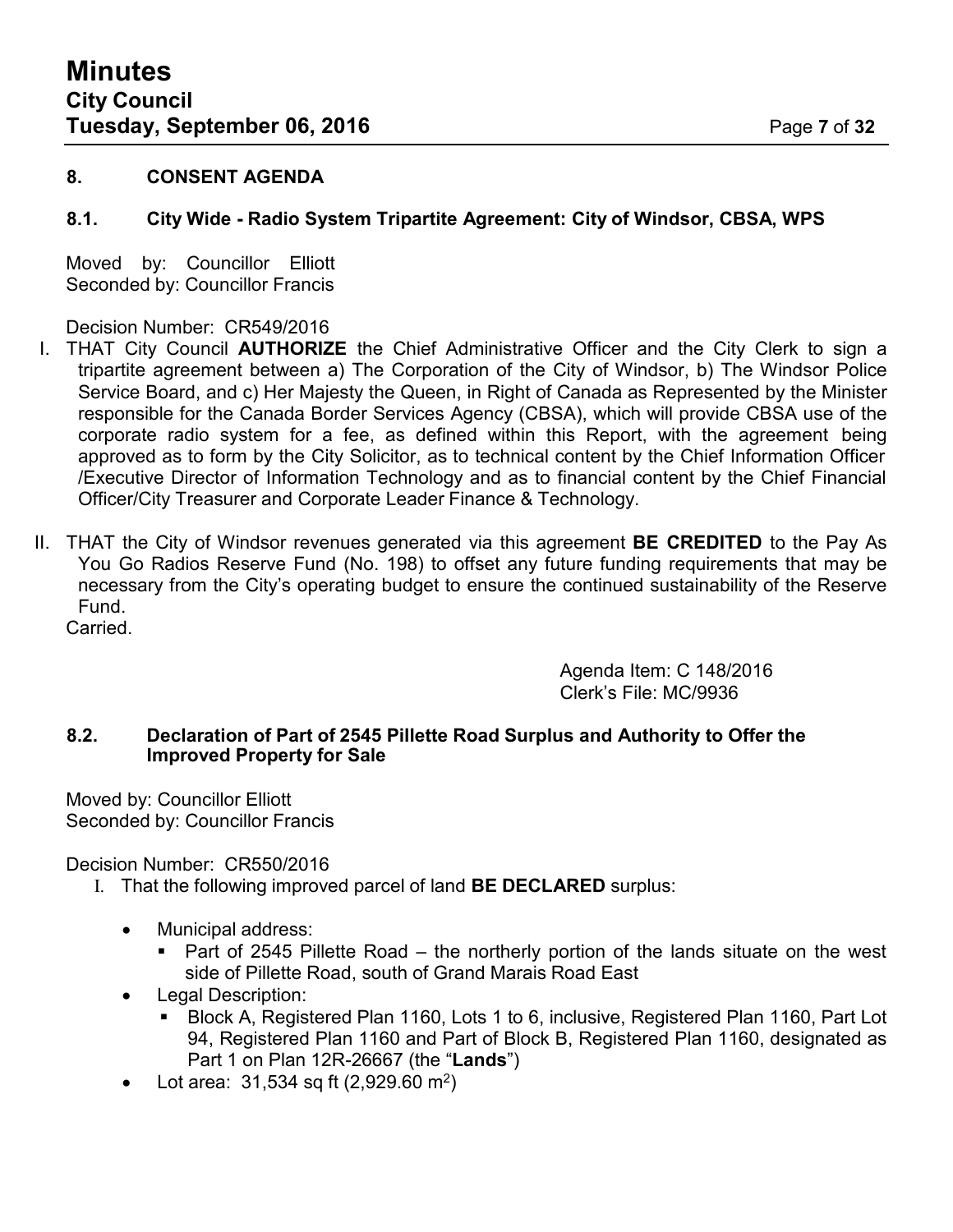# **Minutes City Council Tuesday, September 06, 2016** Page **8** of **32**

II. That the Manager of Real Estate Services **BE AUTHORIZED** to list for sale on the Multiple Listing Service ("**MLS**") the improved parcel of land municipally known as part of 2545 Pillette Road, legally described as Block A, Registered Plan 1160, Lots 1 to 6, inclusive, Registered Plan 1160, Part Lot 94, Registered Plan 1160 and Part of Block B, Registered Plan 1160, designated as Part 1 on Plan 12R-26667, at a list price to be determined by the Manager of Real Estate Services commensurate with an independent appraisal of the Lands.

Carried.

Agenda Item: C 152/2016 Clerk's File: APM2016

# **8.3. Site Plan Application for the Optimist Community Centre at 1075 Ypres Avenue**

Moved by: Councillor Elliott Seconded by: Councillor Francis

Decision Number: CR551/2016

- I. THAT the application by the City of Windsor (File No.: SPC-017/16) **BE APPROVED** permitting development in accordance with the following drawings:
	- 1. Site Plan: Map No. SPC-017/16 (A101)
	- 2. Exterior Elevations: Map No. SPC-017/16 (A401)
	- 3. Photometric Plan: Map No. SPC-017/16 (ESP-1)
- II THAT the following **BE REQUIRED**, prior to the issuance of a construction permit: 1. General Provisions of the Site Plan Approval:
	- i. The following conditions are prerequisites for the construction permit issuance: G-4 (1) Storm Detention Scheme to the satisfaction of the City Engineer, G-7 (2) Lighting Product Specifications, G-11 (2) Fire Route Plan, G-15 (1) Street Opening Permit, G-15 (2) Site Servicing Drawings, and G-18 Lot Grading Plan to the satisfaction of Public Works - Engineering, Fire and Building Departments, and City Planner.
	- 2. Special provisions of the Site Plan Approval:
		- i. To install a sanitary sampling manhole at the property line of the subject lands to the satisfaction of the City Engineer if one does not already exist.

III THAT in accordance with By-law 11275, Administration **BE AUTHORIZED** to approve future changes to the approved site plan and building elevations. Carried.

> Agenda Item: C 153/2016 Clerk's File: ZS/12591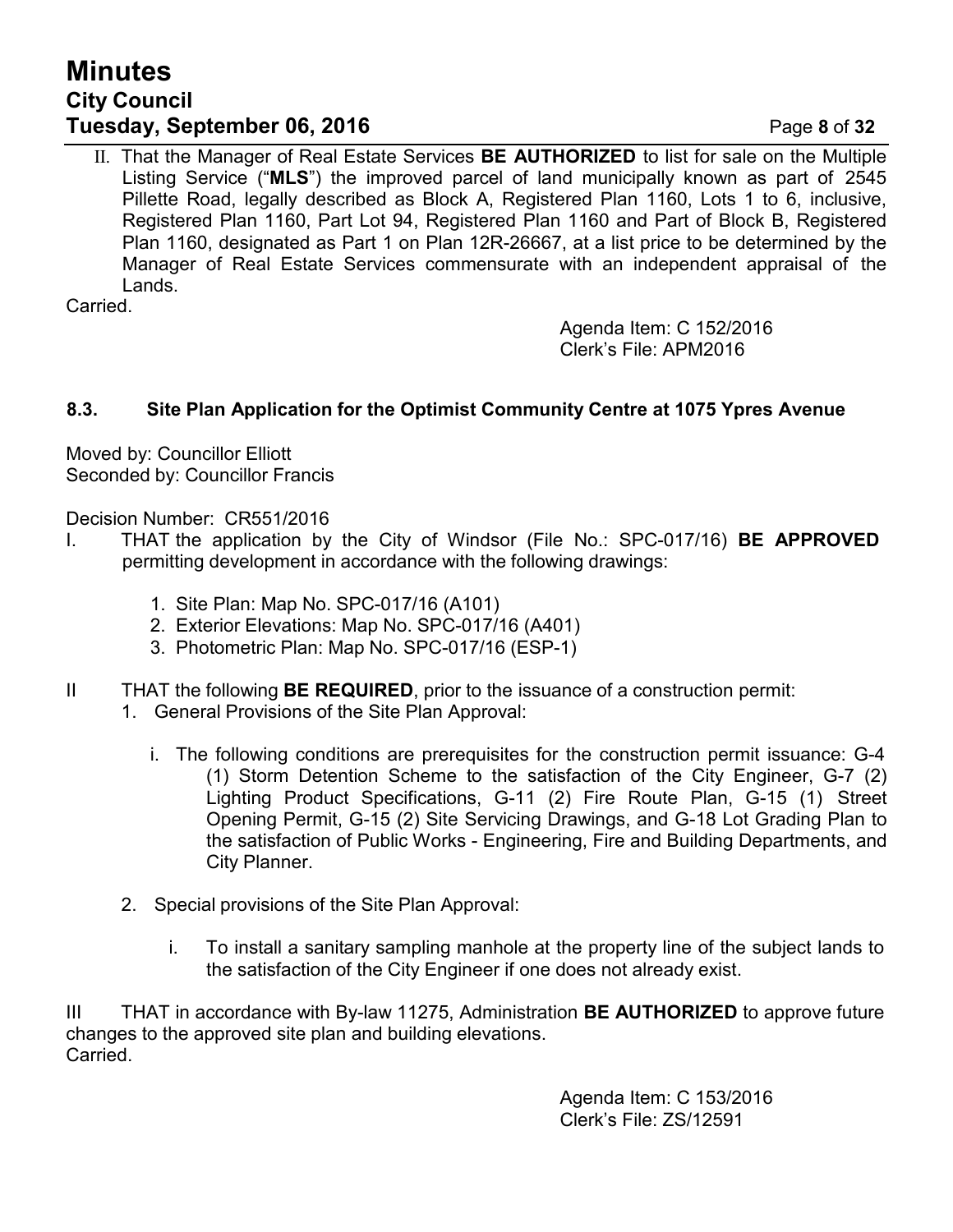#### **8.4. Interim Control By-law for Parking Areas Within Business Improvement Areas (Wards 2, 3, 4, 5 and 6)**

Moved by: Councillor Elliott Seconded by: Councillor Francis

#### Decision Number: CR552/2016

THAT Council **AMEND** Interim Control By-laws 126-2015, 127-2015, and 142-2015 to extend the period of time during which they will be in effect for an additional year, and that the City Clerk **GIVE NOTICE** of the amended by-laws within 30 days of the passing thereof.

THAT Council **AMEND** the terms of reference in CR277/2016 to include:

- a) An overview of Official Plan policy and other municipal policy that provides direction with respect to off-street parking areas and built form within BIAs and mainstreet areas;
- b) A review of current Zoning By-law regulations and other municipal by-laws that regulate parking areas and built form within BIAs and mainstreet areas;
- c) Field work to examine parking areas and 'main street' built form within each of the City's BIAs and mainstreet areas;
- d) Consultation with BIAs and affected property owners; and
- e) An analysis of options and recommendations related to off-street parking and mainstreet areas; and

THAT Council **DIRECT** Administration to report back with study recommendations prior to September 8, 2017; and

THAT By-law 136-2016 **BE PASSED** at this meeting of Council. Carried.

> Agenda Item: C 146/2016 Clerk's File: MI2016

## **8.5. Southwind Subdivision Cost Sharing | Kamloops Street Extension | 3rd Concession Drain Enclosure | Marentette Avenue Improvements**

Moved by: Councillor Elliott Seconded by: Councillor Francis

Decision Number: CR553/2016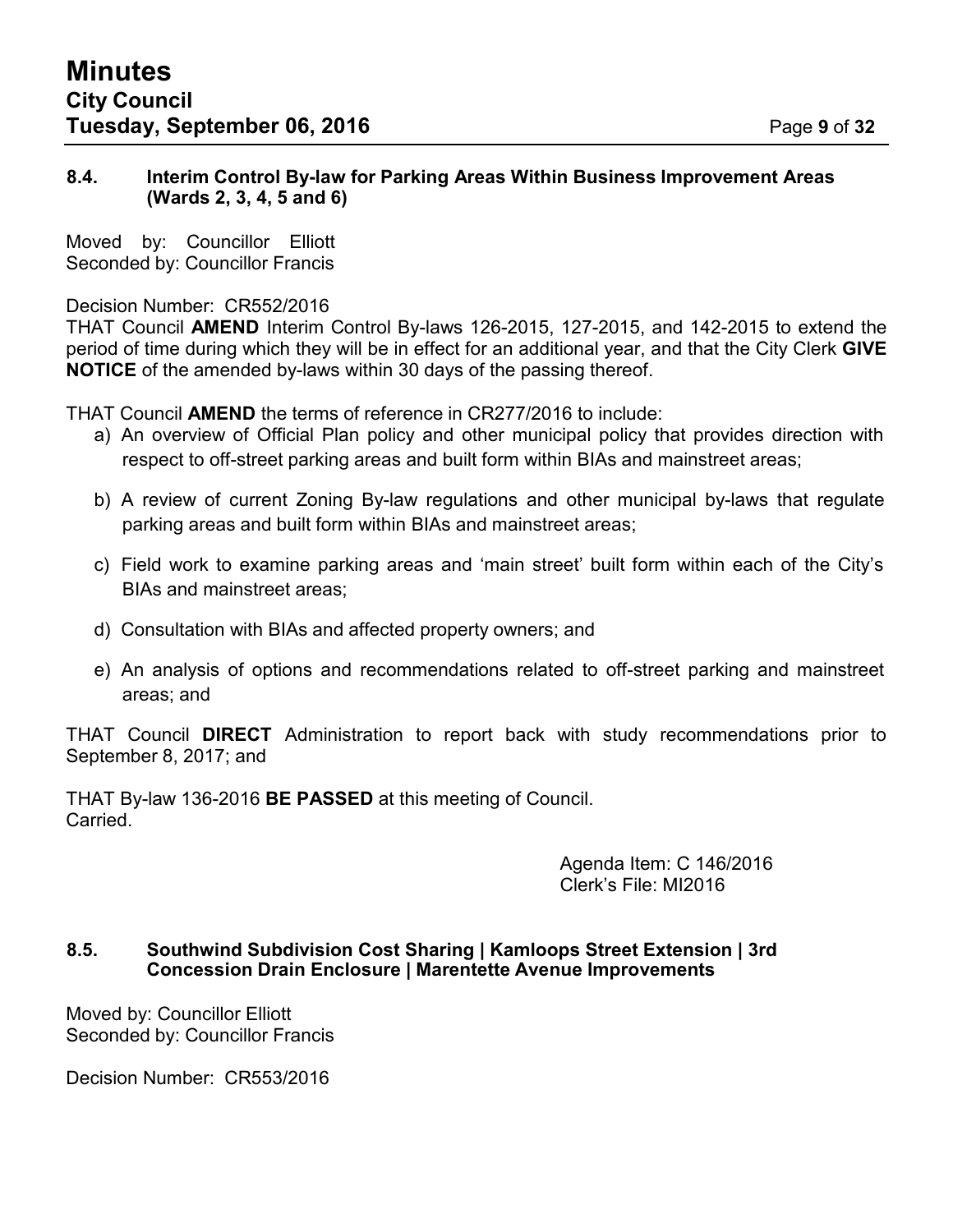# **Minutes City Council Tuesday, September 06, 2016** Page 10 of 32

1. That the conditions of Draft Subdivision Approval contained in Item D of M382-2015 (for SDN/4415 and ZNG/4414) as amended by CR210/2015, **BE FURTHER AMENDED** as follows :

(1) That clause f. **BE DELETED** and the following **BE SUBSTITUTED** therefore:

" f. The Owner(s) and City agree to cost share and construct the extension of Kamloops Street from the cul-de-sac (west of Calderwood Avenue) to Marentette with 10.4m (34') pavement including bike lanes and sidewalks on both sides as follows:

i) The Owner(s) will be responsible for the extension of Kamloops within the limits of the plan of subdivision. The City will contribute costs associated with upgrading the road from a local to collector road through a Development Charge Credit. The City's costs will be based on a public tender process satisfactory to the City Engineer.

ii) The City will be responsible for the extension of Kamloops from the west limit of the plan of subdivision westerly to Marentette. The Owner(s) will contribute 18% of the total construction costs for this work, including road drainage, a right hand taper lane, and new intersection on Marentette Avenue.

(2) That the following clauses **BE ADDED**:

dd. The Owner(s) agree to contribute 4.26% of the total costs (Construction & Engineering), towards the enclosure of the 3<sup>rd</sup> Concession Drain, from the west limit of the residential portion of the plan of subdivision, westerly to Marentette, northerly to a new outlet at Foster Avenue.

ee. The Owner(s) agree to gratuitously convey Block 3 (stormwater management facility) on the draft plan of subdivision following the acceptance of the subdivision onto maintenance."

- 2. That Council **APPROVE** a Development Charge Credit as the City's contribution towards upgrading Kamloops Street from a local to collector road within the plan of subdivision. The estimated amount of the credit is \$46,915. The actual credit given will be based on the tender results
- 3. That Council **APPROVE** a gross expenditure in the amount of \$2,991,949, plus estimated recoveries of \$176,517 as the City's share of the costs of the necessary capital improvements identified in Recommendation 1, to be funded as follows:

| a. Development Charge Credit - Roads (F#115)   | \$.          | 46,915      |
|------------------------------------------------|--------------|-------------|
| b. New Infrastructure Development (ID#7035119) | $\mathbb{S}$ | 413,483     |
| c. Sewer Surcharge Reserve (F#153)             |              | \$1,906,534 |
| d. Pre-commitment and first charge to the 2017 |              |             |
| Capital Budget (2017 Road Rehabilitation       |              |             |
| Program - OPS-001-07))                         |              | 448,500     |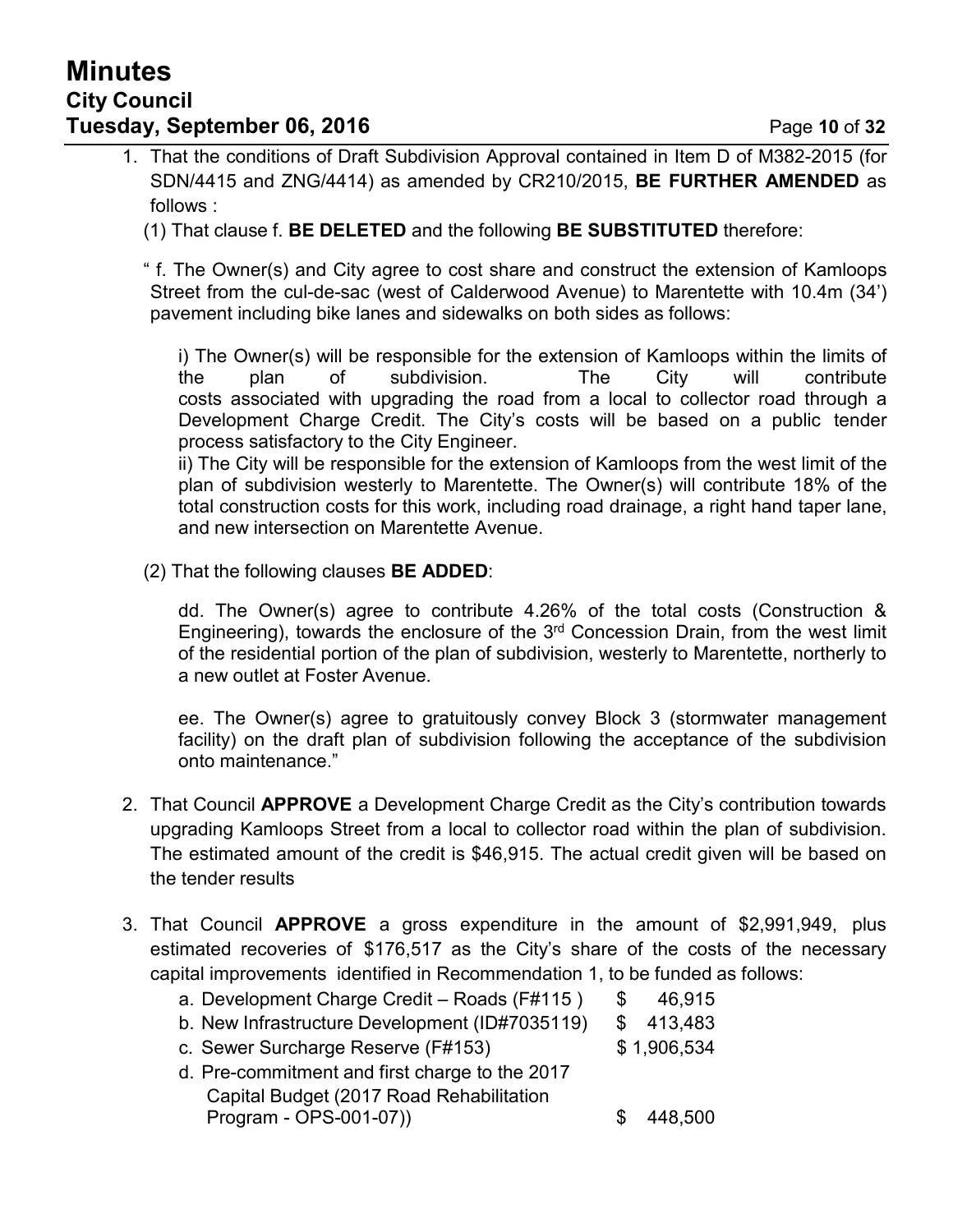- 4. That Administration **BE AUTHORIZED** to prepare and issue a tender to construct the required infrastructure work on Kamloops Street (west of Southwind Subdivision) and on Marentette Avenue (Phase II), and that subject to the results of the tender falling within the approved budget, that the Chief Administrative Officer and City Clerk **BE AUTHORIZED** to sign a contract with the low bidder satisfactory in form to the City Solicitor, in financial content to the Chief Financial Officer and City Treasurer, and in technical content to the City Engineer.
- 5. That any increases to the 2017 Sewer Surcharge, up to a maximum of \$1,906,534, **BE DIRECTED** towards replenishing the Sewer Surcharge Reserve (F153), as referenced in Recommendation 3. **Carried**

Agenda Item: C 154/2016 Clerk's File: ZB/12244 ZP/12271

#### **8.7. Application for Approval of the Conversion of a Rental Property to Plan of Condominium – 2057458 Ontario Incorporated, 3445 Riverside Drive East - CDM-002/16 [CDM/4650]; Ward 5**

Moved by: Councillor Elliott Seconded by: Councillor Francis

Decision Number: PHED 393 CR555/2016

**I** THAT the application of 2057458 Ontario Inc. for approval of a draft plan of condominium for a property legally described as Part Blocks B, C and D, Plan 499, City of Windsor known municipally as 3445 Riverside Drive East, to permit the conversion of a 9-storey rental apartment building containing 80 residential dwelling units, to condominium tenure, as shown on the attached Map No. CDM-002/16-1, **BE APPROVED** subject to the following:

- A. The owner shall enter into a condominium agreement to provide for the following together with all items contained in the Consultation section of this report;
- B. That the draft plan approval shall lapse on September 6, 2019 (3 years from the date of approval);
- C. Existing tenants shall be given a right of first-refusal to purchase the dwelling unit they presently occupy;
- D. In the event that existing tenants do not exercise their option to purchase their dwelling unit, they shall be offered a life time non-transferable lease which shall be registered on title and binding on all subsequent owners. Such lease shall be satisfactory in form to the City Solicitor;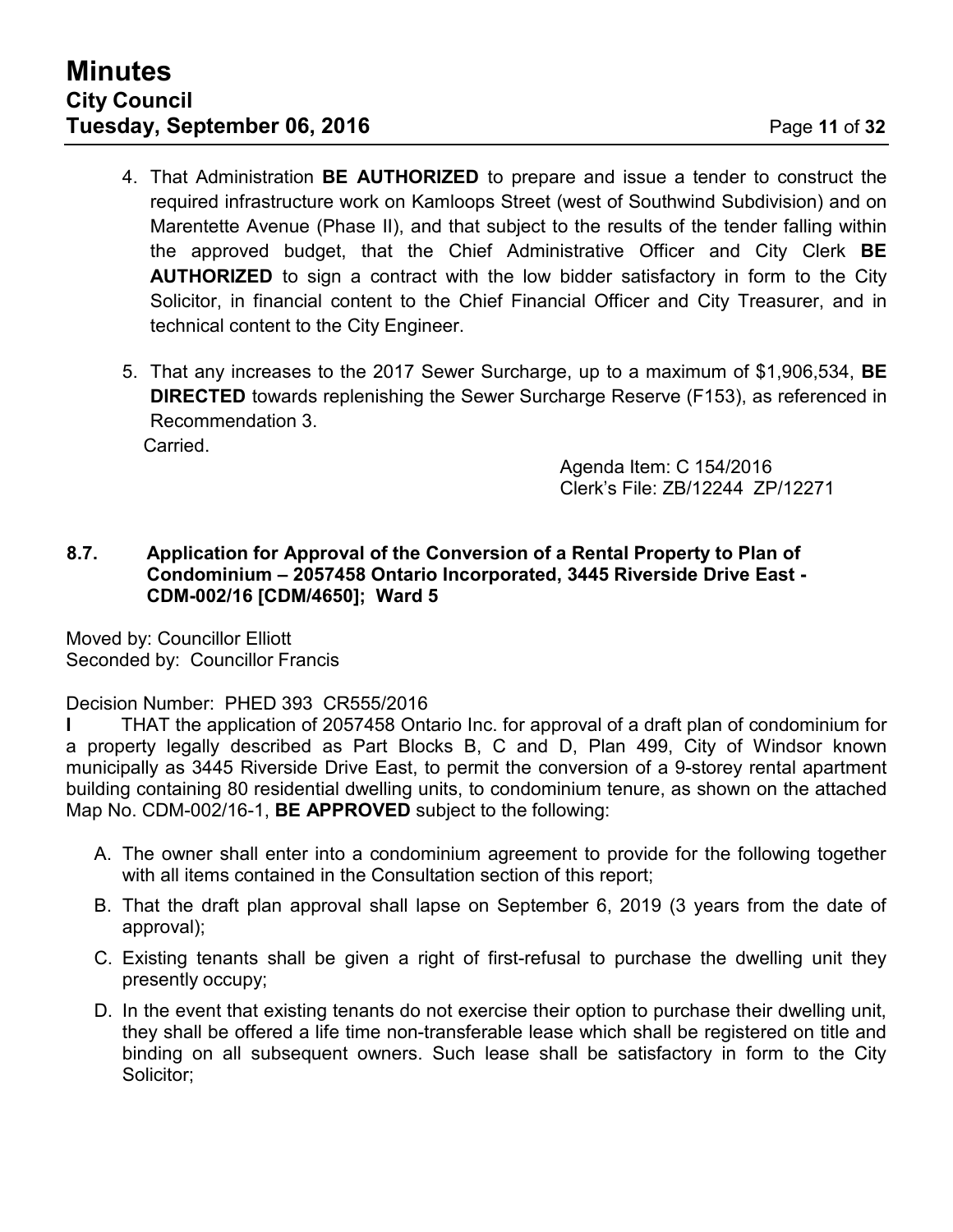# **Minutes City Council Tuesday, September 06, 2016 Page 12 of 32**

- E. The owner shall agree to comply with and remedy all site/building defects and deficiencies, including submission of applicable certificates, as contained in the:
	- 1. Revised Building Condition Assessment report dated July 4, 2016 prepared by Pinchin Environmental Limited, for 2057458 Ontario Inc. with all corrections and improvements to be cleared as completed by a Professional Engineer or Professional Architect retained by the owner; and
	- 2. Building Department's Order to Repair dated April 14, 2016 as included in Appendix A of this report.

All corrections and improvements shall be to the satisfaction of the Chief Building Official.

- F. The owner shall agree to comply with and address any requirements identified in the Public Works Department – Engineering - Development, Projects & Right-of-Way April 18, 2016 comments (in Appendix A), as indicated below, to the satisfaction of the City Engineer or designate:
	- 1. Removal of the existing asphalt driveway approaches on Riverside Drive West and Erskine Street and reconstruction in such width and location as approved by the City Engineer, including provision of straight flare driveway approaches and termination of raised curbs so that the raised curbs do not extend into the driveway approaches, outside the subject property;
	- 2. Both driveway approaches shall be of concrete and in compliance with City of Windsor Standard Engineering Drawing AS-204; and
	- 3. Apply for street opening permits for sewer taps, drain taps, flatworks, landscaping, curb cuts and driveway approaches prior to commencement of any construction on the public highway.
- G. The owner shall agree to remedy all safety and security deficiencies identified in the Windsor Police Services' April 15, 2016 comments (in Appendix A), as indicated below, to the satisfaction of the Director of Planning & Physical Resources, Windsor Police Services:
	- 1. Installation of locks of higher security (i.e. Medeco, Primus) with a key design that is patent protected and where unauthorized key duplication is restricted, on all ground level exterior doors of the building, as well as on the door accessing the stairwell leading to the underground garage, on the west side of the property, and that these doors be kept locked;
	- 2. Installation of a robust self-closing door mechanism on the door at the bottom of the stairwell accessing the underground parking garage on the west side of the property to ensure the door closes and latches effectively;
	- 3. Trimming and thinning the trees hiding the address sign on the east side of the driveway on Riverside Drive East;
	- 4. Removal of all names of residents appearing on the building resident directory panel;
	- 5. Installation of a lock on the laundry room window and modification of the frame to allow the window to be opened a maximum of four (4) inches;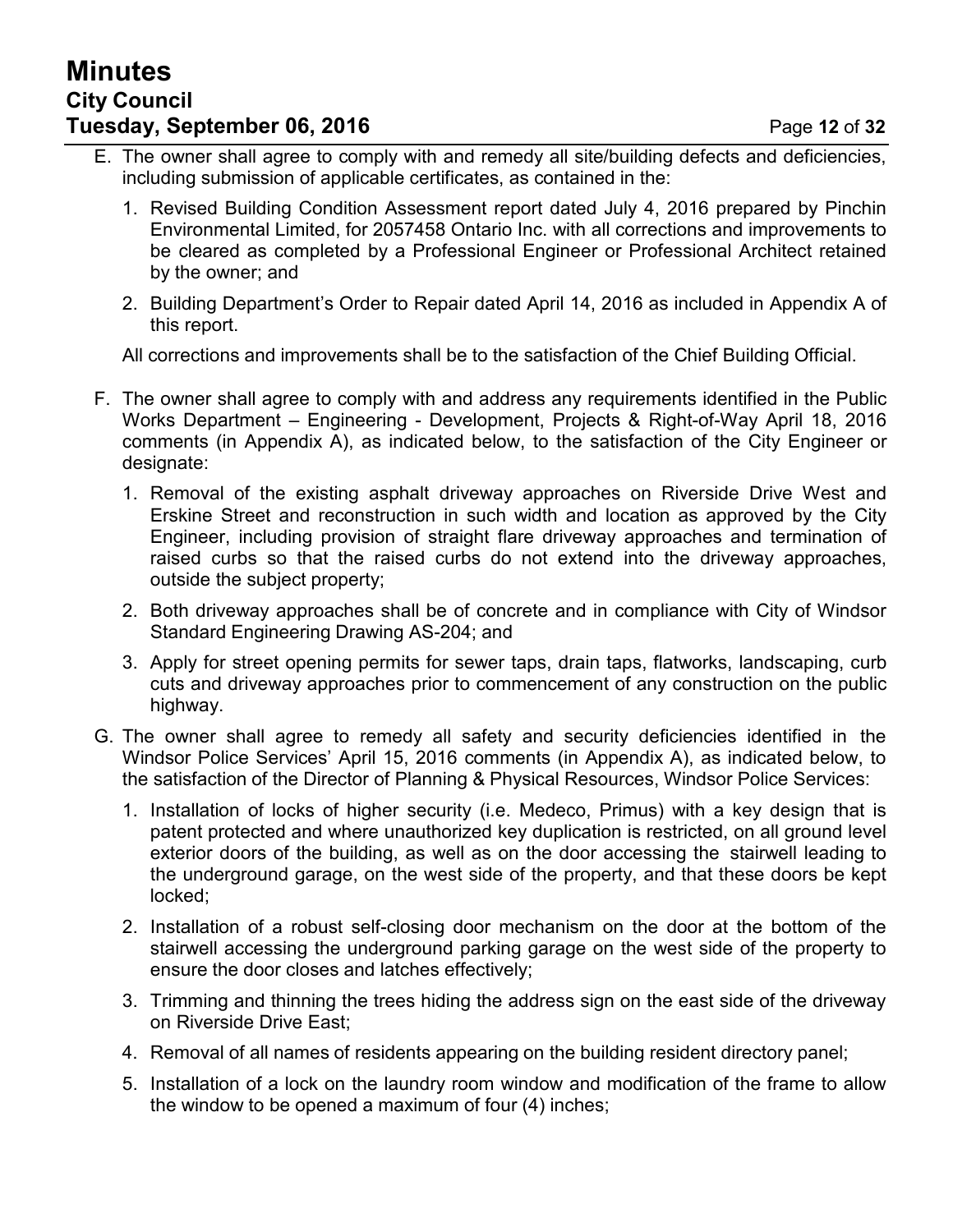# **Minutes City Council Tuesday, September 06, 2016 Page 13 of 32**

- 6. Installation of a lock on the storage shed on the west side near the garden area;
- 7. Repair and maintenance in proper working order, of the overhead vehicular door leading to the underground parking garage and setting the closing time delay on the door opener to not exceed 20-25 seconds; and
- 8. Provision of a certificate, prepared by a qualified lighting consultant/engineer, verifying that, as per Section 1.34 (c) of Windsor Property Standards By-law 147-2011, that parking garages and parking structures shall be adequately lighted at all times, so that the number and arrangement of light fixtures is such as to provide an average level of illumination of at least 54 lux (five foot-candle) at floor level over the entire floor area with a minimum level of 11 lux (one foot-candle) at any location on the floor (this shall include parking garage isles, parking spots, staircases and public corridors/exits);
- H. The owner shall agree to submit a photometric plan to the Corporation's Landscape Architect and the Director of Planning & Physical Resources, Windsor Police Services for approval, prior to final approval and registration of the condominium plan. The photometric plan shall be prepared by a qualified lighting consultant (i.e. lighting engineer, landscape architect, etc.) in accordance with the City Guidelines found in CR228/2005 Lighting Intensity Standards Study, showing all anticipated lighting improvements, including replacement of existing fixtures that are not of "Full Cut-Off" type. The photometric plan shall include any manufacturer product data sheets and verification that any proposed fixtures are 'Full Cut-Off', with the following minimum and maximum illumination levels measured in footcandles (fc):
	- a. uncovered parking areas 0.5 min./4.0 max;
	- b. walkways 0.5 min./2.0 max;
	- c. building entrances 3.5 min./8.0 max;
	- d. loading and outdoor garbage storage areas 1.0 min./2.5 max.; and
	- e. after hours lighting (11:00pm to 5:00am) 0.5min./2.0max.
- I. The owner shall agree to address the requirements identified in the comments from the Corporation's Landscape Architect's April 14, 2016 comments (in Appendix 'A'), as indicated below, to the satisfaction of the Corporation's Landscape Architect:
	- 1. Submission of a detailed Arborist's Report, showing the location of all existing trees on the property with a trunk diameter of at least 250 mm and indicating their size, species, and an evaluation of tree health, prepared by any one of the following professionals: Arborist (ISA certified) or Registered Professional Forester (RPF); and
	- 2. Any required landscape improvements shall be based on the results of the Arborist's Report.
- J. The owner shall agree to address the requirements identified in the Diversity and Accessibility Officer's April 29, 2016 comments (in Appendix 'A'), as indicated below, to the satisfaction of the Diversity and Accessibility Officer and the Chief Building Official:
	- 1. Provision of a minimum of 2 barrier free entrances to building. One of the barrier-free entrances shall be the principal entrance to the building and the other one shall be off of a primary parking area;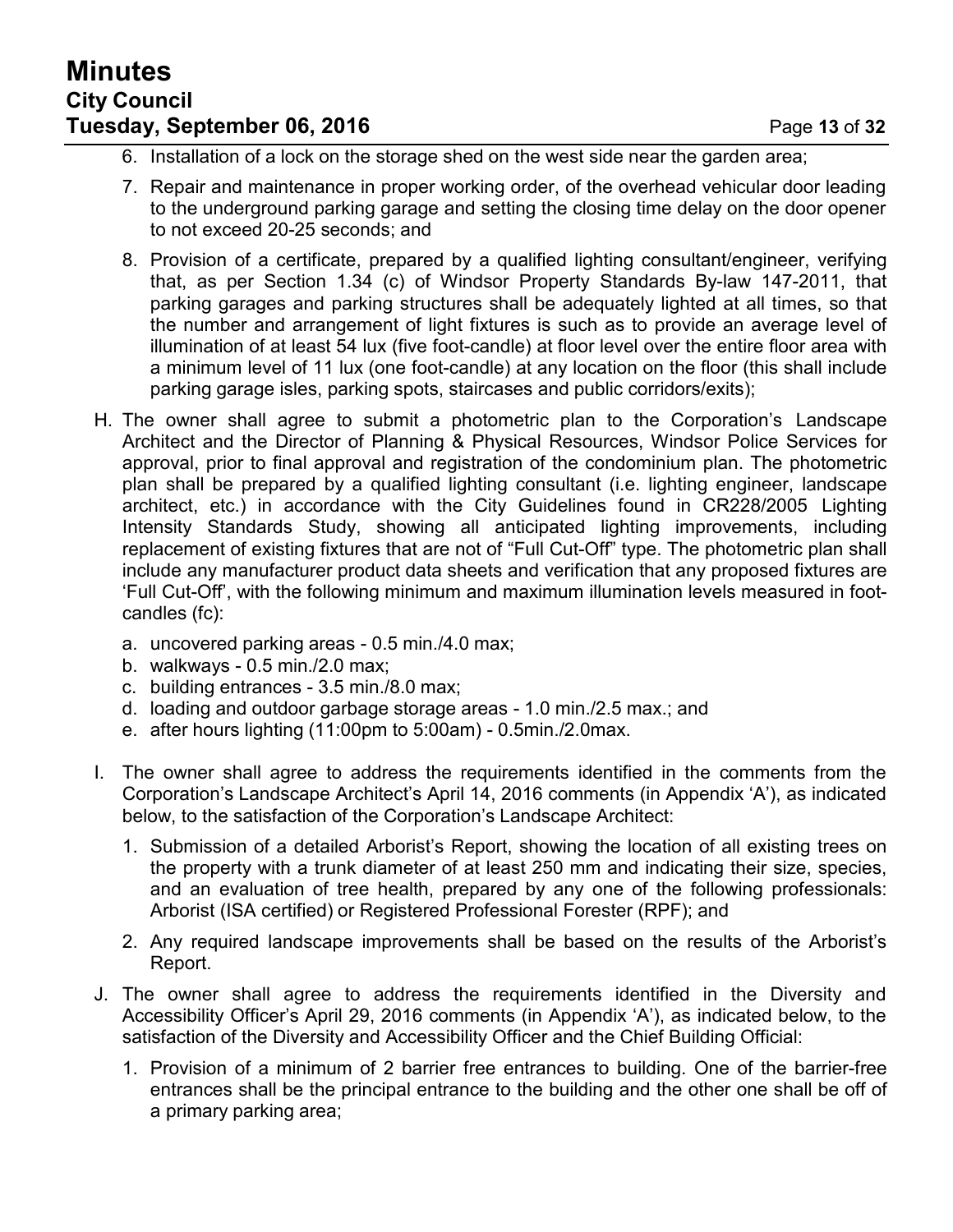- a. Every barrier-free entrance shall be equipped with a power door operator. Such power door openers shall be mounted according to the specifications set out in the Ontario Building Code;
- b. If a barrier-free entrance incorporates a vestibule, a door leading from the vestibule into the floor area shall be equipped with a power door operator; and
- c. If there are steps (or a step up curb) at a barrier free entrance, a ramp or curb cut must be provided in accordance with legislation and to the satisfaction of the Chief Building Official and the Accessibility Officer and City Engineer.
- 2. If there are more than 2 entrances then the additional entrances shall have signage that directs individuals to the location of a nearby accessible entrance.
- 3. Installation of signage at any non-accessible entrances that directs persons to an accessible entrance.
- K. The owner shall agree to provide 1 Type 'A' (3.5m x 5.5m) and 1 Type 'B' (2.5m x 5.5m) accessible parking space, as per By-law 8600, as close as possible to the main entrance or secondary entrance, designated with appropriate signage and access aisles that meet the specifications as set out in the Integrated Accessibility Standards (s.80.23) under the AODA, 9 visitor parking spaces designated with appropriate signage and a bicycle rack facility accommodating a minimum of 5 bicycles at a visible and safe location near an entrance to the building. All improvements are to be to the satisfaction of the City Engineer, Diversity and Accessibility Officer and Chief Building Official;
- L. The owner shall agree to provide adequate storage space for appropriate and approved garbage, recycling and yard waste containers, in compliance with municipal by-laws, to the satisfaction of the Manager of Environmental Services and Chief Building Official. The owner is advised that they will be entitled to once a week collection from the City and if further collections are needed, there is a fee;

**II** That the owner shall either remove the existing landscaping encroaching into the Riverside Drive right-of-way or enter into an Encroachment Agreement with the City, to the satisfaction of the City Engineer and Chief Building Official, to allow this encroachment.

**III** Final approval of the plan of condominium shall not be considered until all of the required works or undertakings identified in **"Recommendation I and II"** of this report have been completed to the satisfaction of the respective agencies and departments, and a Condominium Agreement has been registered against the subject lands. Carried.

> Agenda Item: S 136/2016 Clerk's File: ZP/12485

#### **8.8. 3177-3181 Sandwich Street - Heritage Alteration Permit for Front Wall (Sandwich HCD)**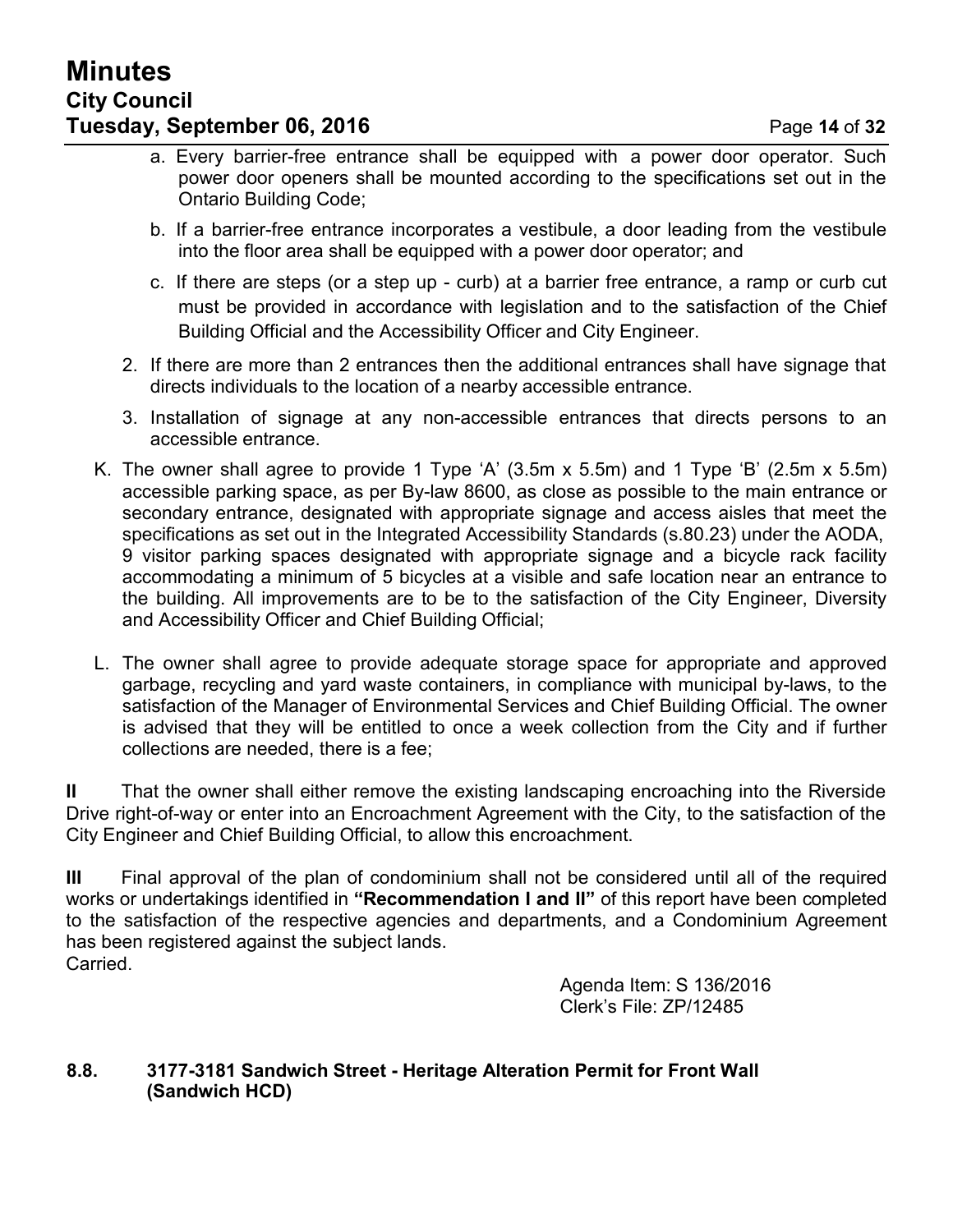# **Minutes City Council Tuesday, September 06, 2016** Page 15 of 32

Moved by: Councillor Elliott Seconded by: Councillor Francis

Decision Number: PHED 394 CR556/2016 That any modifications to the front wall of 3177-3181 Sandwich Street that require Council approval according to the Sandwich Heritage Conservation District Plan **BE DELEGATED** to the Heritage Planner as to expedite the approval process and remedy the wall's structural issues. Carried.

> Agenda Item: S 137/2016 Clerk's File: MBA/10319 & MBA/9191

## **8.9. Harris House, 1380 Ypres Avenue- Request for Heritage Designation (Ward 4)**

Moved by: Councillor Elliott Seconded by: Councillor Francis

Decision Number: PHED 395 CR557/2016 THAT the City Clerk **BE AUTHORIZED** to publish a Notice of Intention to Designate the Harris House, at 1380 Ypres Avenue, in accordance with Part IV of the *Ontario Heritage Act* for the reasons attached in Appendix 'A'. Carried.

> Agenda Item: S 138/2016 Clerk's File: MBA/12615

**8.10. Request under the Alley Closing Subsidy Program (ACSP) to close an alley system located between Randolph Ave. And California Ave., south of Grove and north of Girardot St.; File No.: SAA/4390 Ward 2**

Moved by: Councillor Elliott Seconded by: - Councillor Francis

Decision Number: PHED 396 CR558/2016

- I. THAT the alley system having the width of 6.10m (20ft), located between Randolph Ave. And California Ave., south of Grove and north of Girardot St., as shown on Drawing CC-1690 *attached* hereto as Appendix "A", **BE ASSUMED** for subsequent closure;
- II. THAT the alley system having the width of 6.10m (20ft), located between Randolph Ave. And California Ave., south of Grove and north of Girardot St., as shown on Drawing CC-1690 *attached* hereto as Appendix "A", **BE CLOSED AND CONVEYED** to the abutting property owners subject to the following: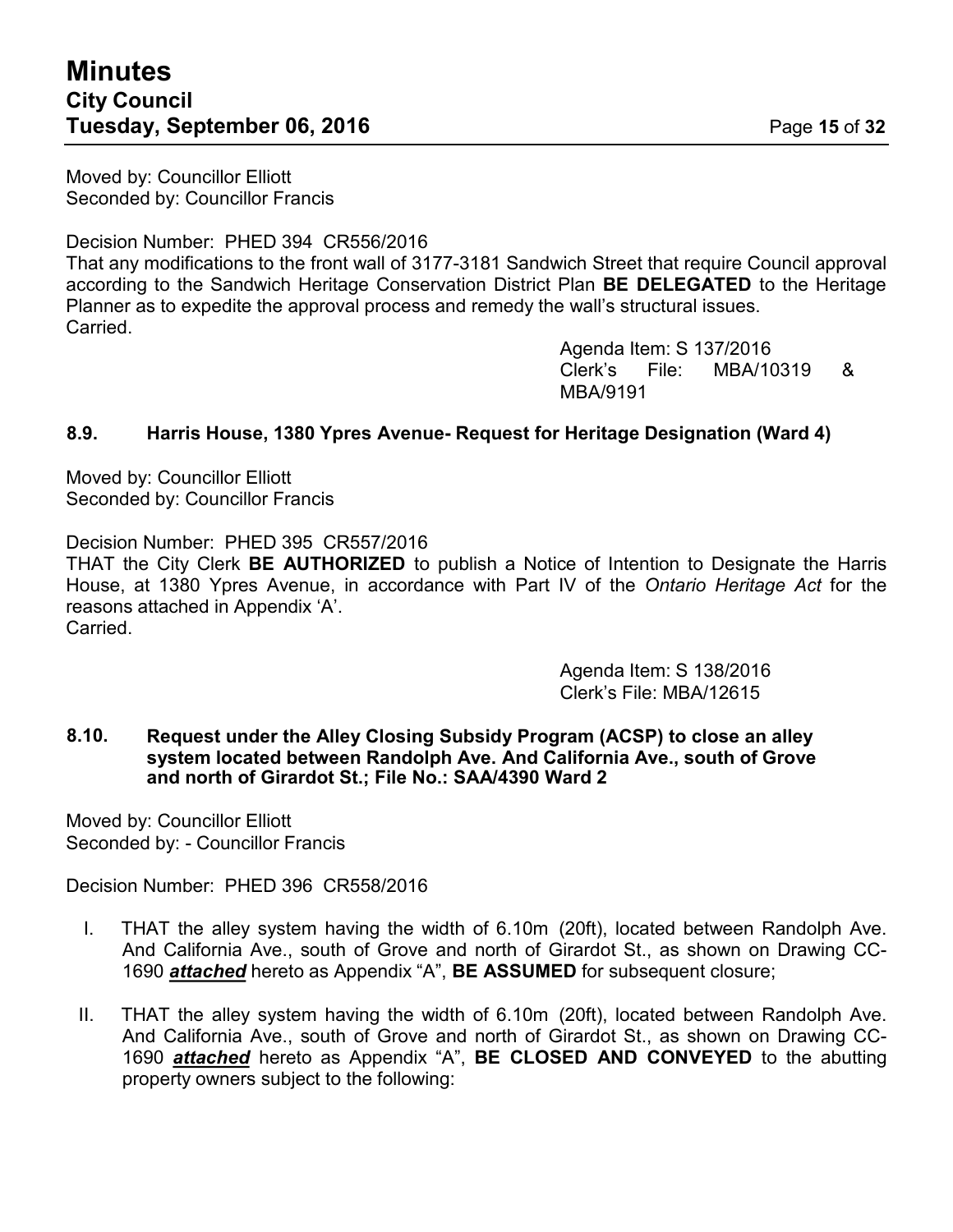# **Minutes City Council Tuesday, September 06, 2016 Page 16 of 32**

- i. Easements, subject to their being accepted in the City's standard form and in accordance with the City's standard practice, be granted to:
	- a. Bell Canada, MNSi, COGECO CONNEXION, and Enwin Utilities Ltd (Hydro)
- ii. Conveyance Cost **BE SET** as follows:
	- Abutting properties zoned RD 1.2:
		- 1. \$1.00 plus alley subsidy cost of \$99.00 **during** the alley subsidy program;
		- 2. \$1.00 plus alley subsidy cost of \$99.00 **after** the expiration of the alley subsidy program
- III. That The City Planner **BE REQUESTED** to supply the appropriate legal description, in accordance with Drawing Number. CC-1690, *attached* hereto as Appendix "A"
- IV. That The City Planner, or designate, **BE AUTHORIZED** to publish the required legal notice
- V. That The City Solicitor **BE REQUESTED** to prepare the necessary by-law(s)
- VI. That The Chief Administrative Officer and City Clerk **BE AUTHORIZED** to sign all necessary documents approved as to form and content satisfactory to the City Solicitor
- VII. That the matter **BE COMPLETED** electronically pursuant to By-law Number 366-2003
- VIII. If the existing alley approaches become obsolete after the alley closure, the City shall remove existing alley approaches in the future when budget funds exist. Alternatively should property owners that abut the approaches to the closed alley wish to retain the alley approaches as driveways, permits from Public Works shall **BE REQUIRED**.

Carried.

Agenda Item: S 144/2016 Clerk's File: SAA2016 ZP/12482

# **9. REQUEST FOR DEFERRALS, REFERRALS OR WITHDRAWALS**

## **11.1. Proposed expropriation of lands for the Riverside Drive Vista Project from William Vander Linden Legal File EXP 8597**

Moved by: Councillor Gignac Seconded by: Councillor Payne

Decision Number: CR539/2016

That the report of the City Solicitor dated August 22, 2016 entitled "Proposed expropriation of lands for the Riverside Drive Vista Project from William Vander Linden" **BE DEFERRED** to the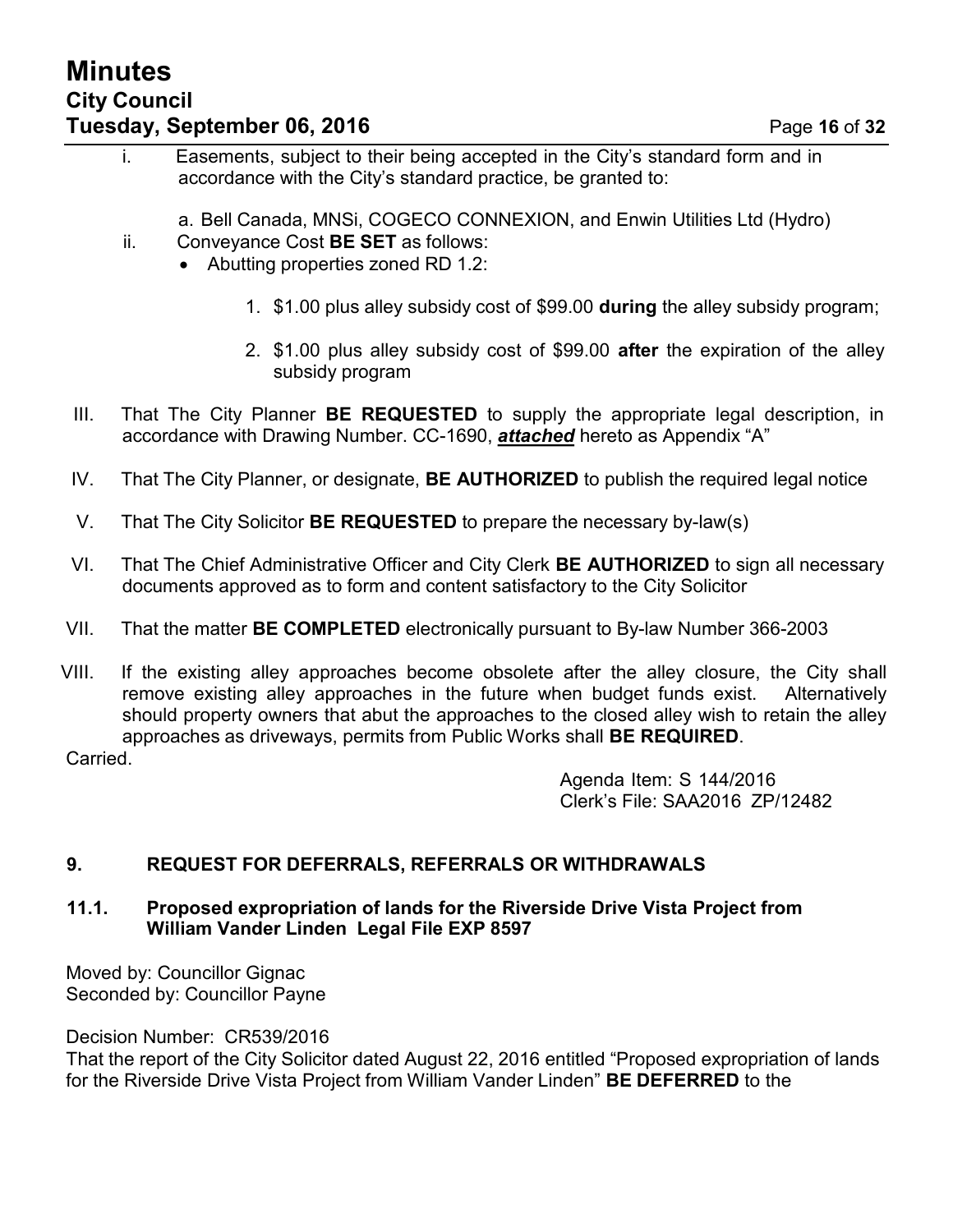# **Minutes City Council Tuesday, September 06, 2016 Page 17 of 32**

September 19, 2016 meeting of Council, as Administration has identified that a resolution of this matter may be possible within the next two weeks. Carried.

Clerk's File: SW/8516

# **10. PRESENTATIONS AND DELEGATIONS (5 Minute maximum per delegate)**

## **11.4. Civic Terrace – Rotary 1918 Plaza Proposal**

## **Janet Kelly, Chair, Legacy Committee, & Maureen Lucas, Chair, Centennial Committee, Rotary Club of Windsor (1918)**

Janet Kelly, Chair, Legacy Committee, & Maureen Lucas, Chair, Centennial Committee, Rotary Club of Windsor (1918) appear before Council and are available for questions regarding their request for a "Rotary Plaza" located at the Civic Terrace on the central waterfront, which would celebrate the one hundredth anniversary for the Windsor Rotary Club (1918).

## **Mike Tessier, resident of Ward 9**

Mike Tessier, resident of Ward 9 appears before Council to speak in support of the Rotary Club of Windsor (1918)'s request for a "Rotary Plaza" located at the Civic Terrace on the central waterfront, which would celebrate the one hundredth anniversary for the Windsor Rotary Club (1918), and concludes by asking Council to give consideration to putting measures in place to deter graffiti which unfortunately could happen to signature projects such as this.

Moved by: Councillor Kusmierczyk Seconded by: Councillor Gignac

Decision Number: CR564/2016

That the request by the Windsor Rotary Club(1918) for a "Rotary Plaza" located at the Civic Terrace on the central waterfront **BE APPROVED IN PRINCIPLE**; and further

That Administration **BE DIRECTED** to report back to City Council with an implementation plan, schedule and funding for final approval. Carried.

> Agenda Item: C 156/2016 Clerk's File No.: APM/4691

**8.6. Proposed Draft Plan of Subdivision, Between Little River Road and Riverside Drive, west of Bellagio (Chateau Avenue extension), Part of Lots 142 and 143, Concession 1, City of Windsor SDN 001/16 (ZNG/4649- Ward 7**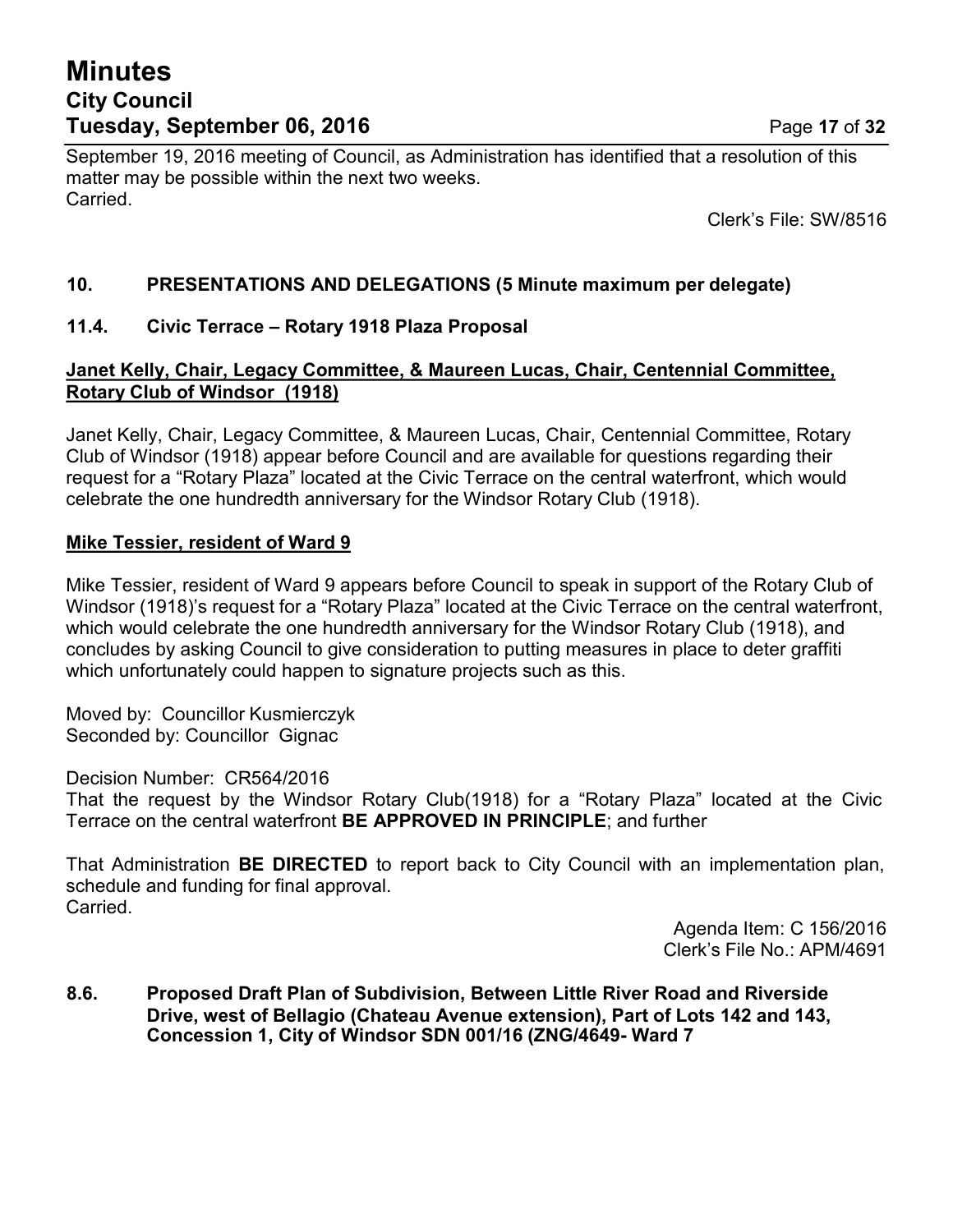### **Chris Brouillard-Coyle and Sydney Brouillard-Coyle, residents of Ward 7**

Chris Brouillard-Coyle and Sydney Brouillard-Coyle, residents of Ward 7 appear before Council to provide comment regarding the "proposed Draft Plan of Subdivision, Between Little River Road and Riverside Drive, west of Bellagio (Chateau Avenue extension), Part of Lots 142 and 143, Concession 1", stressing that Council needs to ensure that nature is preserved, and express concern regarding the bald eagles that are residing in the subject area, suggesting that they be allowed to remain in their current location as opposed to being endangered.

## **Shatha Alys, resident of Ward 7**

Shatha Alys, resident of Ward 7 appears before Council to provide comment regarding the "proposed Draft Plan of Subdivision, Between Little River Road and Riverside Drive, west of Bellagio (Chateau Avenue extension), Part of Lots 142 and 143, Concession 1", expressing concern regarding the proposed development, as bald eagles have lived in that subject area for at least 17 years and they are unique to Windsor and should not be subject to endangerment due to this development.

## **Rick Spencer, Agent & Stephen Valente, Applicant**

Rick Spencer, Agent and Stephen Valente, Applicant appear before Council to provide comment regarding the "proposed Draft Plan of Subdivision, Between Little River Road and Riverside Drive, west of Bellagio (Chateau Avenue extension), Part of Lots 142 and 143, Concession 1", stressing that the site was reviewed by the Ministry of Natural Resources and Forestry (MNRF) through the proponent-driven Species at Risk screening process and that the MNRF as well as the Essex Region Conservation Authority (ERCA) both indicate no objection to the proposed development.

Moved by: Councillor Kusmierczyk Seconded by: Councillor Marra

Decision Number: PHED 392 CR554/2016

THAT the application of 1473511 Ontario Ltd. for Draft Plan of Subdivision approval of Part of Lots 142 and 143, Concession 1, City of Windsor; **BE APPROVED** on the following basis:

That this approval applies to the draft plan of subdivision, as shown on the attached Map No. SDN-001/16, which will facilitate the construction of single unit, detached dwellings.

- A. That the Draft Plan Approval shall lapse on September 6, 2019 (3 years from the date of approval).
- B. That this approval applies to the draft plan of subdivision presented on plan identified as project #15-475 Sheet No.1, Revision 3 dated February 29, 2016 prepared by RC Spencer Associates INC, showing 55 lots for single unit detached dwellings, two blocks for future development and one road allowance.
- C. That prior to the execution and registration of a Subdivision Agreement between the Owner(s) and the Corporation of the City of Windsor, the Owner(s) shall submit for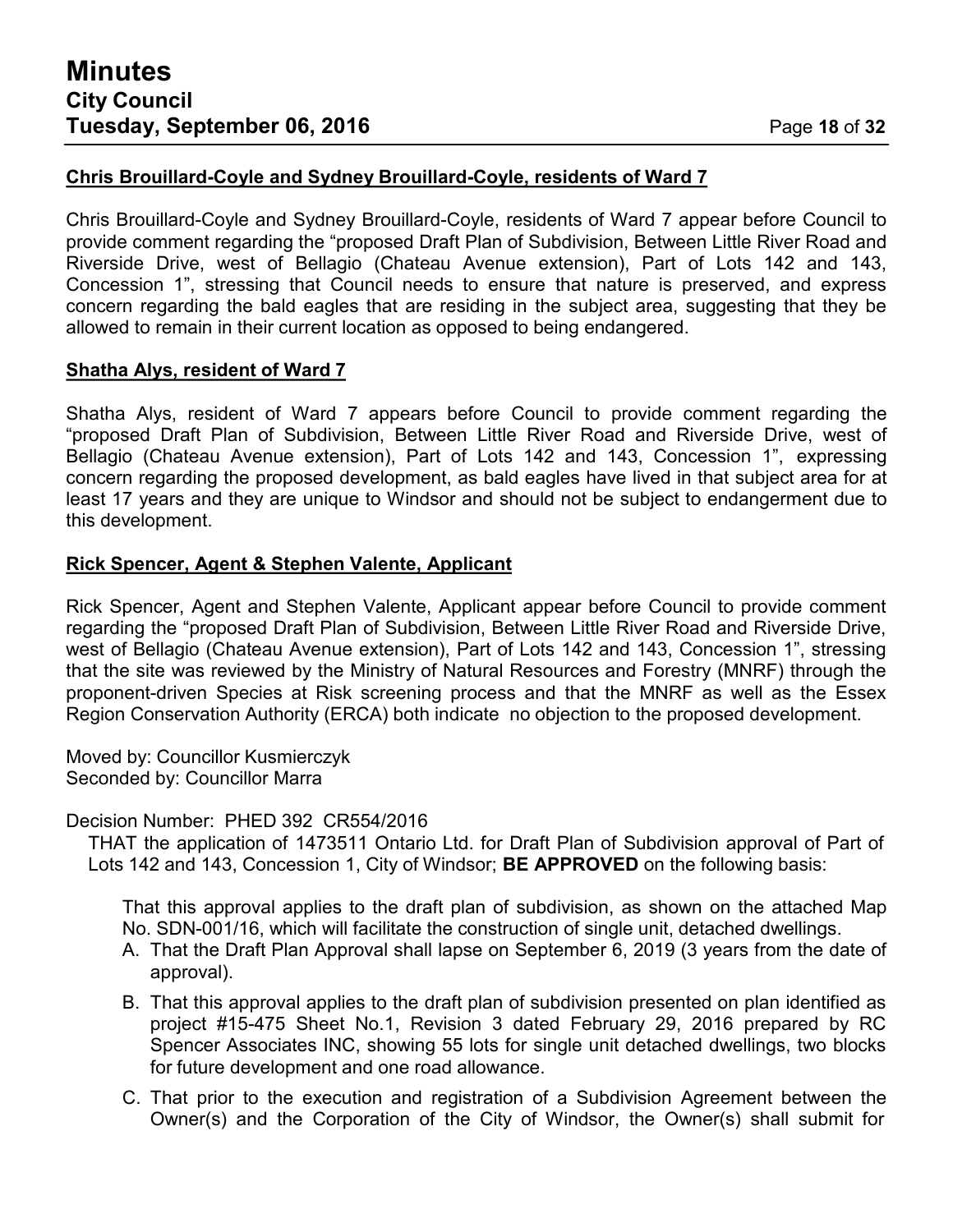approval of the City Planner, final draft M-Plans which shall include the names of all road allowances within the plan, as approved by the Corporation.

- D. That the owner enter into a subdivision agreement with the Corporation of the City of Windsor, such agreement to provide for the following matters:
	- a. The owner shall agree to include all items as set out in the results of circularization and other relevant matters set out in CR 233/98 (Standard Subdivision Agreement).
	- b. The Owner(s) agrees to gratuitously convey, prior to the issuance of a building permit, the following rights-of-way, in accordance with the approved Plan of Subdivision:
		- i. 22.0m right-of-way for Chateau Avenue (Street A) between Beverley Glen Street East and Wyandotte Street East
		- ii. 20.0m right-of-way for Beverly Glen Street
		- iii. 20.0m right of way for Chateau Avenue/Court north of Wyandotte Street East;
	- c. The Owner(s) agrees to gratuitously convey, prior to the issuance of a building permit, the following blocks:
		- i. 2.8m road widening on north and south sides of Wyandotte Street East to match existing 30m Wyandotte Street ROW to the east.
		- ii. 4.6m x 4.6m corner cut offs on all corners of the intersections of Wyandotte Street East and Chateau Avenue, Beverly Glen Street and Chateau Avenue and Little River Boulevard and Chateau Avenue, in accordance with City of Windsor Standard AS-230;
		- iii. A 0.3 m reserve on all lots and blocks with side yard flanking Wyandotte Street East, Beverley Glen Street East and Little River Boulevard,
	- d. The Owner(s) shall comply with all the following requirements relating to sidewalks:
		- i. Sidewalk shall be constructed:
			- 1. on both sides of Chateau Avenue, between Little River Boulevard and Wyandotte Street East,
			- 2. on the east side of Chateau Avenue, north of Wyandotte Street East

to the satisfaction of the City Engineer and the City Planner;

- e. The Owner(s) agree to retain a Consulting Engineer to undertake a sightline analysis of the following intersections:
	- i. Wyandotte Street East and Chateau Avenue,
	- ii. Beverley Glen Street East and Chateau Avenue, and,
	- iii. Little River Boulevard and Chateau Avenue;

The sight line analysis shall be prepared to the satisfaction of the City Engineer.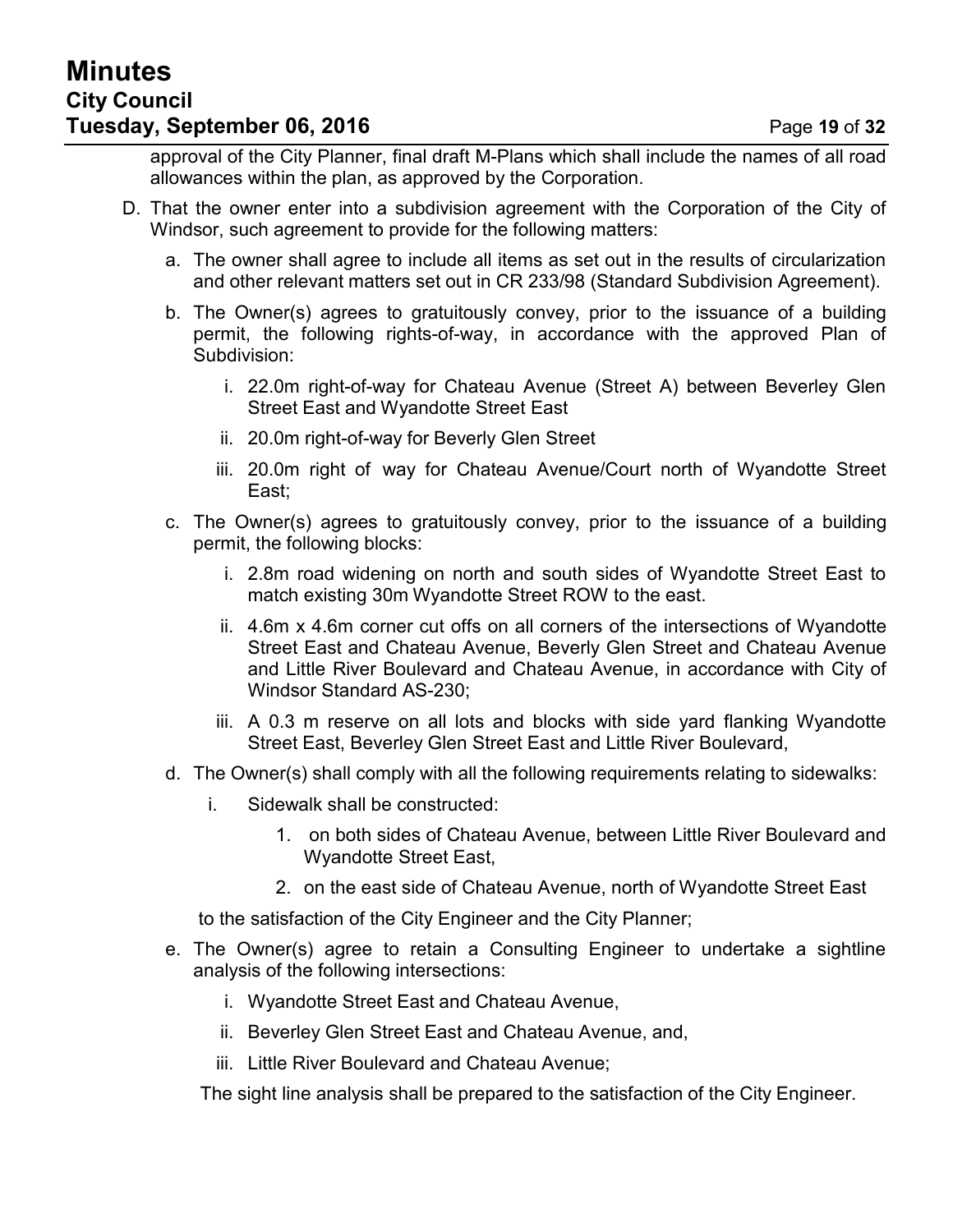# **Minutes City Council Tuesday, September 06, 2016 Page 20 of 32**

- f. The Owner(s) agree that any mitigation resulting from the site line analysis that requires alteration of the Plan of Subdivision shall be completed prior to registration of the Final Plan of Subdivision to the satisfaction of the City Engineer.
- g. The Owner(s) agree that changes in radius or alignment of the proposed Beverly Glen Street ROW to align with the existing portion of Beverley Glen Street (to the west at Pearson Avenue) that requires alteration of the Plan of Subdivision shall be completed prior to registration of the Final Plan of Subdivision to the satisfaction of the City Engineer.
- h. The Owner(s) agree to retain a Consulting Engineer to provide a detailed servicing study report on the impact of the increased flow to the existing municipal sewer systems to the satisfaction of the City Engineer, prior to the issuance of a construction permit.
	- i. The study shall review the proposed impact and recommend solutions to addressing the problems and ultimate implementation of solutions should there be a negative impact to the system.
	- ii The study shall be finalized to the satisfaction of the City Engineer.
- i. The Owner(s) agree to
	- i convey to the Corporation 5% of the lands to be developed for residential uses for park purposes to the satisfaction of the Executive Director of Parks and the City Planner prior to the issuance of a construction permit. The parkland conveyed shall be 2 (two) 10.93m x 21.75m blocks abutting the Ganatchio Trail, and
	- ii to provide the balance as cash in lieu of parkland as permitted in Section 51.1 of the *Planning Act* to the satisfaction of the Executive Director of Parks and the City Planner;
- j The owner agrees to pay the corporation its share of the costs as determined by the City Engineer for previously oversized services that were constructed to ensure that the subject lands could be serviced prior to the issuance of a construction permit.
- k In the event the Owner(s) is required to oversize any services, to service other lands, The Owner agrees that any oversizing costs to be paid by the Corporation to the Owner shall be based on cost-sharing and tender process satisfactory to the City Engineer. Any cost-sharing agreed to will be subject to the approval by the Corporation's City Council. Benefitting landowners will be required to pay their share of servicing costs prior to the release of permits for benefitting lands.
- l. The Owner(s) agree to:
	- i. undertake an engineering analysis to identify stormwater quality and quantity measures as necessary to control any increases in flows in downstream watercourses, up to and including the 1:100 year design storm, to the satisfaction of the Municipality and the Essex Region Conservation Authority.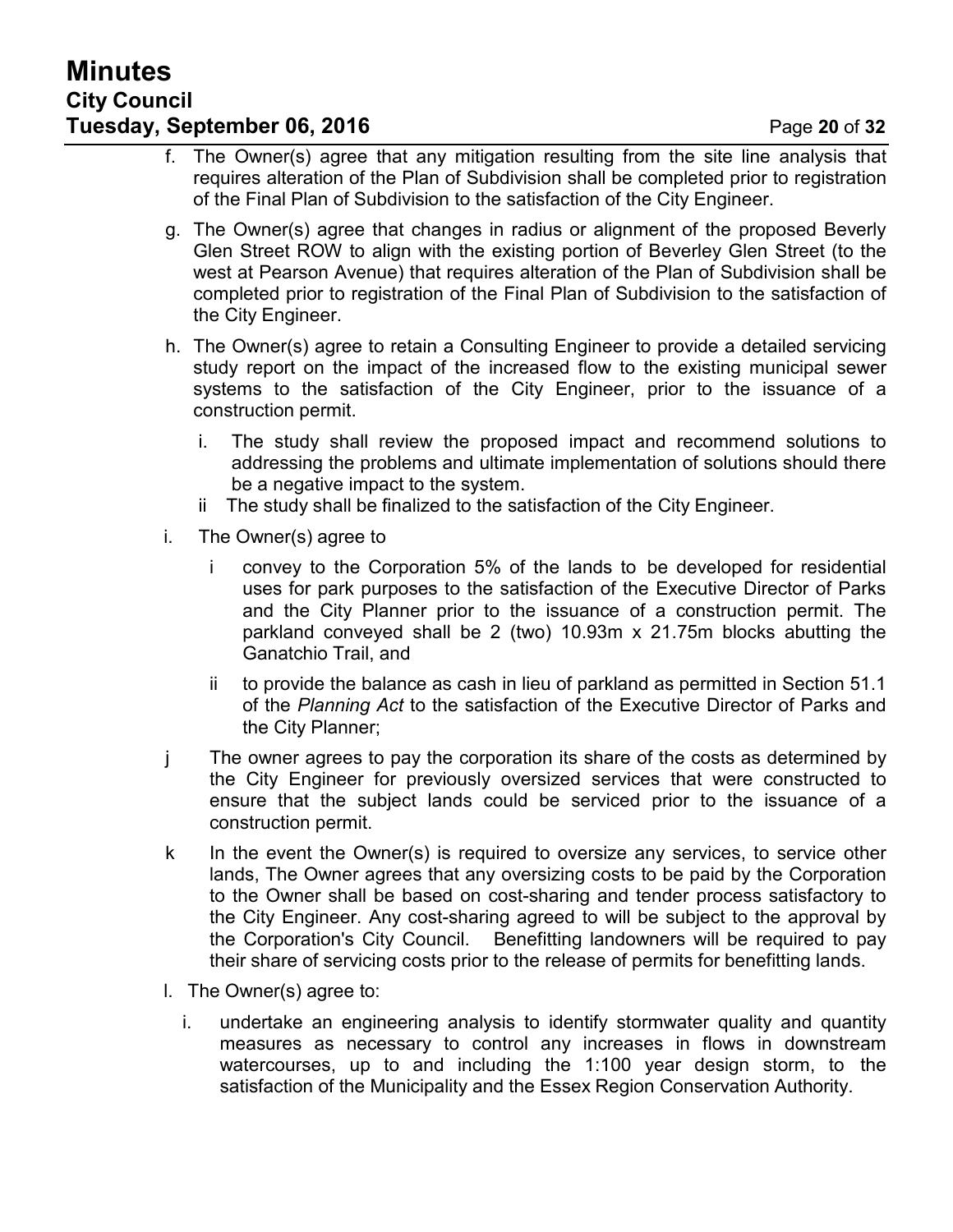- ii. install stormwater management measures identified above, as part of the development of the site, to the satisfaction of the City Engineer and the Essex Region Conservation Authority.
- iii. obtain the necessary permit or clearance from the Essex Region Conservation Authority prior to undertaking site alterations and/or construction activities;

And,

# NOTES TO DRAFT APPROVAL (File: SDN-001/16)

- 1. The applicant is directed to Section 51(39) of The Planning Act 1990 regarding appeal of any imposed conditions to the Ontario Municipal Board. Appeals are to be directed to the City Clerk and Licence Commissioner of the City of Windsor.
- 2. It is the applicant's responsibility to fulfil the conditions of draft approval and to ensure that the required clearance letters are forwarded by the appropriate agencies to the City of Windsor, to the attention of the Executive Director/City Planner, quoting the above-noted file number.
- 3. Required agreements with the Municipality will be prepared by the City Solicitor.
- 4. The applicant should consult with an Ontario Land Surveyor for this proposed plan concerning registration requirements relative to the *Certification of Titles Act.*
- 5. The final plan approved by the Corporation of the City of Windsor must be registered within thirty (30) days or the Corporation may withdraw its approval under Section 51(59) of *The Planning Act 1990*.
- 6. All plans of subdivision/condominium are to be prepared and presented in metric units and certified by the Ontario Land Surveyor that the final plan is in conformity to the approved zoning requirements.
- 7. Where agency conditions are required to be included in the City's Subdivision Agreement, the applicant is required to forward a copy of the agreement to the agencies in order to facilitate their clearance of conditions for final approval of this plan.

THAT the City Clerk and Licence Commissioner **BE AUTHORIZED** to issue the required notice respecting approval of the draft plan of subdivision under Section 51(37) of *The Planning Act*, and;

THAT the subdivision agreement shall **BE REGISTERED** against lands to which it applies prior to the final registration of the Plan of Subdivision, and;

THAT prior to the final approval by the Corporation of the City of Windsor, the Executive Director/City Planner shall **BE ADVISED**, in writing, by the appropriate agencies that conditions have been satisfied, and;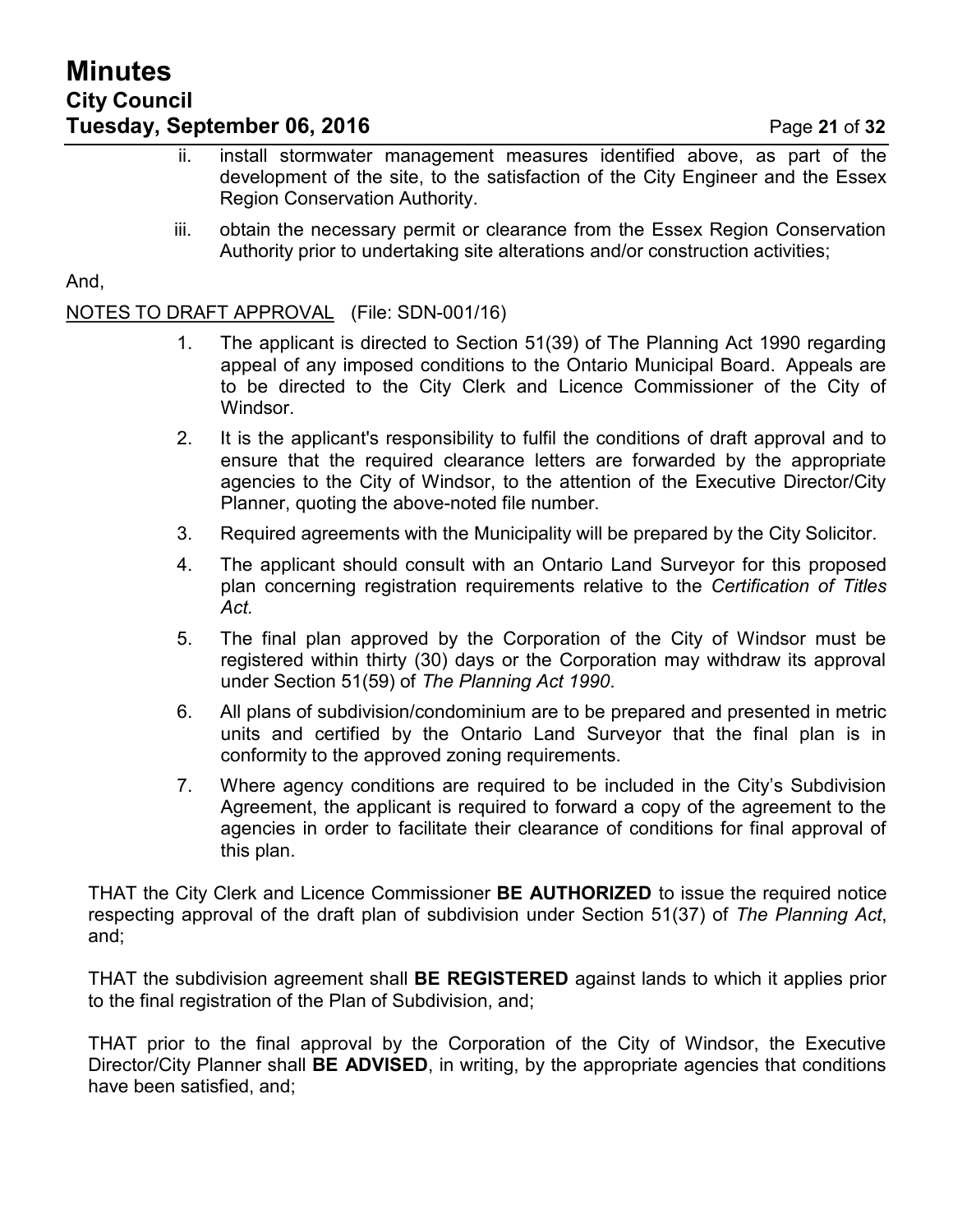# **Minutes City Council Tuesday, September 06, 2016 Page 22 of 32**

THAT the Chief Administrative Officer and City Clerk **BE AUTHORIZED** to sign all necessary agreements and documents approved as to form and content satisfactory to the City Solicitor;

And further,

THAT Administration **BE DIRECTED** to explore potentially establishing with community partners alternate nesting sites or re-establishing nesting sites on Peche Island to perhaps provide accommodation for the eagles nests and for eagles in the future.

Carried.

Agenda Item: S 142/2016 Clerk's File: ZP/12482

## **11. REGULAR BUSINESS ITEMS (Non-Consent Items)**

### **11.2. Request for Council Direction - Full Service Concession Operation RFP Family Aquatic Complex - City Wide**

Moved by: Councillor Gignac Seconded by: Councillor Sleiman

Decision Number: CR559/2016

That City Council **APPROVE** the issuance of a Request for Proposals (RFP) for a full service food and beverage operation for the concession operation that would also include as an option the inclusion of liquor licensing approval acquired by the successful proponent through the Alcohol and Gaming Commission of Ontario (AGCO), at the Windsor International Aquatic and Training Centre (WIATC) including Adventure Bay Family Water Park and other secured areas as needed; and further,

That administration **BE DIRECTED** to provide a floor plan to Council showing designated areas within the Water Park where alcohol would be allowed for consumption. Carried.

At the request of Councillor Kusmierczyk, a recorded vote is taken.

Aye votes: Councillors Elliott, Sleiman, Francis, Payne, Holt, Marra, Borrelli, Gignac, Bortolin and Mayor Dilkens. Nay votes: Councillor Kusmierczyk Absent: None. Abstain: None.

Agenda Item: S 148/2016 Clerk's File: SR/11026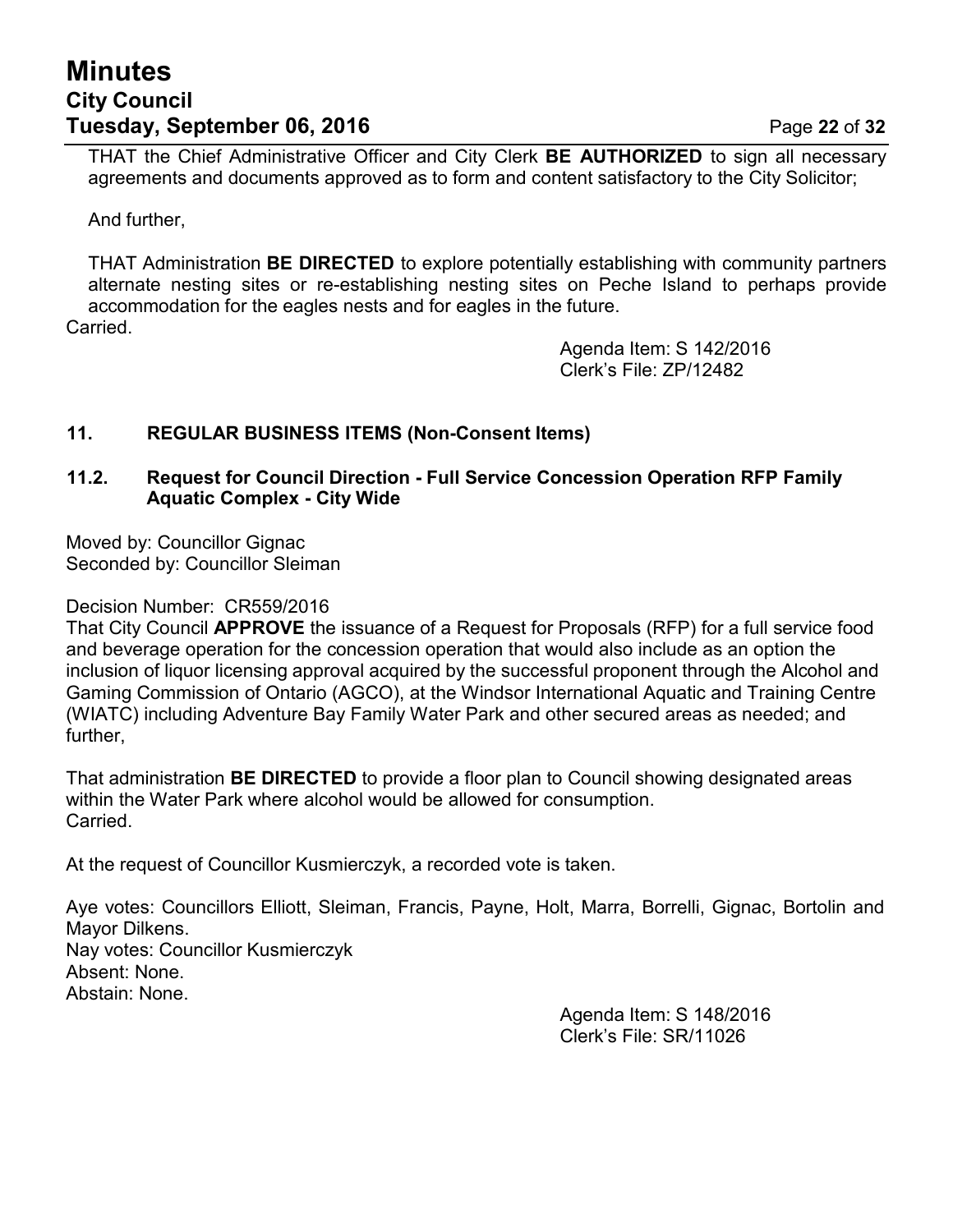#### **11.3. Proposed 2016 Enhanced Capital Budget – Specific Project Consideration and Approval**

Decision Number: CR562/2016

Moved by: Councillor Francis Seconded by: Councillor Gignac

**I.** THAT City Council **AUTHORIZE** Administration to move forward with project 5 (North Talbot EA Engineering and SW Lakes Entrance Reconstruction) highlighted in Appendix A from the 2016 Enhanced Capital Projects approved per Council Resolution B68-2015, and

**II.** THAT project 5 highlighted in Appendix A be approved and have the portion of the \$4,500,000 in funding allocated as identified in Appendix A; and

**III.** THAT, in order to proceed with construction of project 5 listed in Appendix "A" herein, the City Engineer **BE AUTHORIZED** to proceed with the Award of Tenders to the low bidders, subject to the tenders meeting project specifications and being within the approved budget and subject to the terms and conditions of the City's Purchasing By-law 93-2012 (as amended); and that the Chief Administrative Officer and City Clerk **BE AUTHORIZED** to sign contracts with the low Tenderers, satisfactory in form to the City Solicitor, in financial content to the Chief Financial Officer and City Treasurer, and in technical content to the City Engineer; and

**IV.** THAT the City Engineer **BE REQUIRED** to provide a reconciliation report to Council once project 5 listed in Appendix "A" has been completed.

Carried.

Councillors Kusmierczyk, Holt and Payne voting nay.

Councillor Marra was absent from the meeting when the vote was taken on this matter.

Moved by: Councillor Sleiman Seconded by: Councillor Francis

Decision Number: CR560/2016

**I.** THAT City Council **AUTHORIZE** Administration to move forward with project 2 (Devon Drive Reconstruction – South Service Rd. to Sydney) highlighted in Appendix A from the 2016 Enhanced Capital Projects approved per Council Resolution B68-2015, and

**II.** THAT project 2 highlighted in Appendix A be approved and have the portion of the \$4,500,000 in funding allocated as identified in Appendix A; and

**III.** THAT, in order to proceed with construction of project 2 listed in Appendix "A" (4) herein, the City Engineer **BE AUTHORIZED** to proceed with the Award of Tenders to the low bidders, subject to the tenders meeting project specifications and being within the approved budget and subject to the terms and conditions of the City's Purchasing By-law 93-2012 (as amended); and that the Chief Administrative Officer and City Clerk **BE AUTHORIZED** to sign contracts with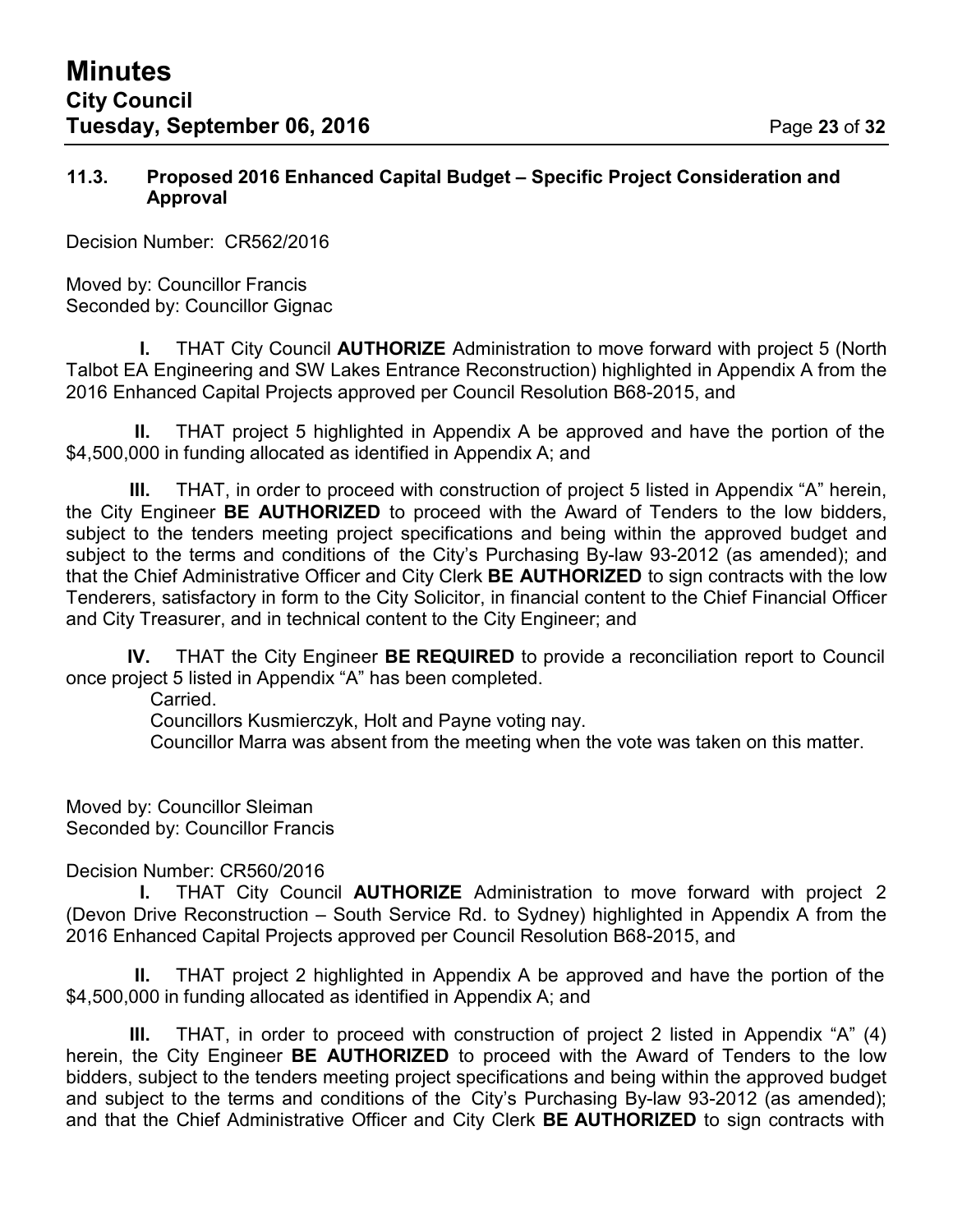# **Minutes City Council Tuesday, September 06, 2016 Page 24 of 32**

the low Tenderers, satisfactory in form to the City Solicitor, in financial content to the Chief Financial Officer and City Treasurer, and in technical content to the City Engineer; and

**IV.** THAT the City Engineer **BE REQUIRED** to provide a reconciliation report to Council once project 2 listed in Appendix "A" has been completed.

Carried.

Councillor Holt voting nay on this matter.

Councillor Marra was absent from the meeting when the vote was taken on this matter.

Moved by: Councillor Gignac Seconded by: Councillor Sleiman

Decision Number: CR561/2016

**I.** THAT City Council **AUTHORIZE** Administration to move forward with project 4 (North Service Road Reconstruction) highlighted in Appendix A from the 2016 Enhanced Capital Projects approved per Council Resolution B68-2015, and

**II.** THAT project 4 highlighted in Appendix A be approved and have the portion of the \$4,500,000 in funding allocated as identified in Appendix A; and

**III.** THAT, in order to proceed with construction of project 4 listed in Appendix "A" herein, the City Engineer **BE AUTHORIZED** to proceed with the Award of Tenders to the low bidders, subject to the tenders meeting project specifications and being within the approved budget and subject to the terms and conditions of the City's Purchasing By-law 93-2012 (as amended); and that the Chief Administrative Officer and City Clerk **BE AUTHORIZED** to sign contracts with the low Tenderers, satisfactory in form to the City Solicitor, in financial content to the Chief Financial Officer and City Treasurer, and in technical content to the City Engineer; and

**IV.** THAT the City Engineer **BE REQUIRED** to provide a reconciliation report to Council once project 4 listed in Appendix "A" has been completed.

Carried.

Councillors Holt and Payne voting nay on this matter.

Councillor Marra was absent from the meeting when the vote was taken on this matter.

Moved by: Councillor Gignac Seconded by: Councillor Elliott

Decision Number: CR563/2016

**I.** THAT City Council **AUTHORIZE** Administration to move forward with project 8 (Wyandotte Mill and Pave – Watson to Riverdale) highlighted in Appendix A from the 2016 Enhanced Capital Projects approved per Council Resolution B68-2015, and

**II.** THAT project 8 highlighted in Appendix A be approved and have the portion of the \$4,500,000 in funding allocated as identified in Appendix A; and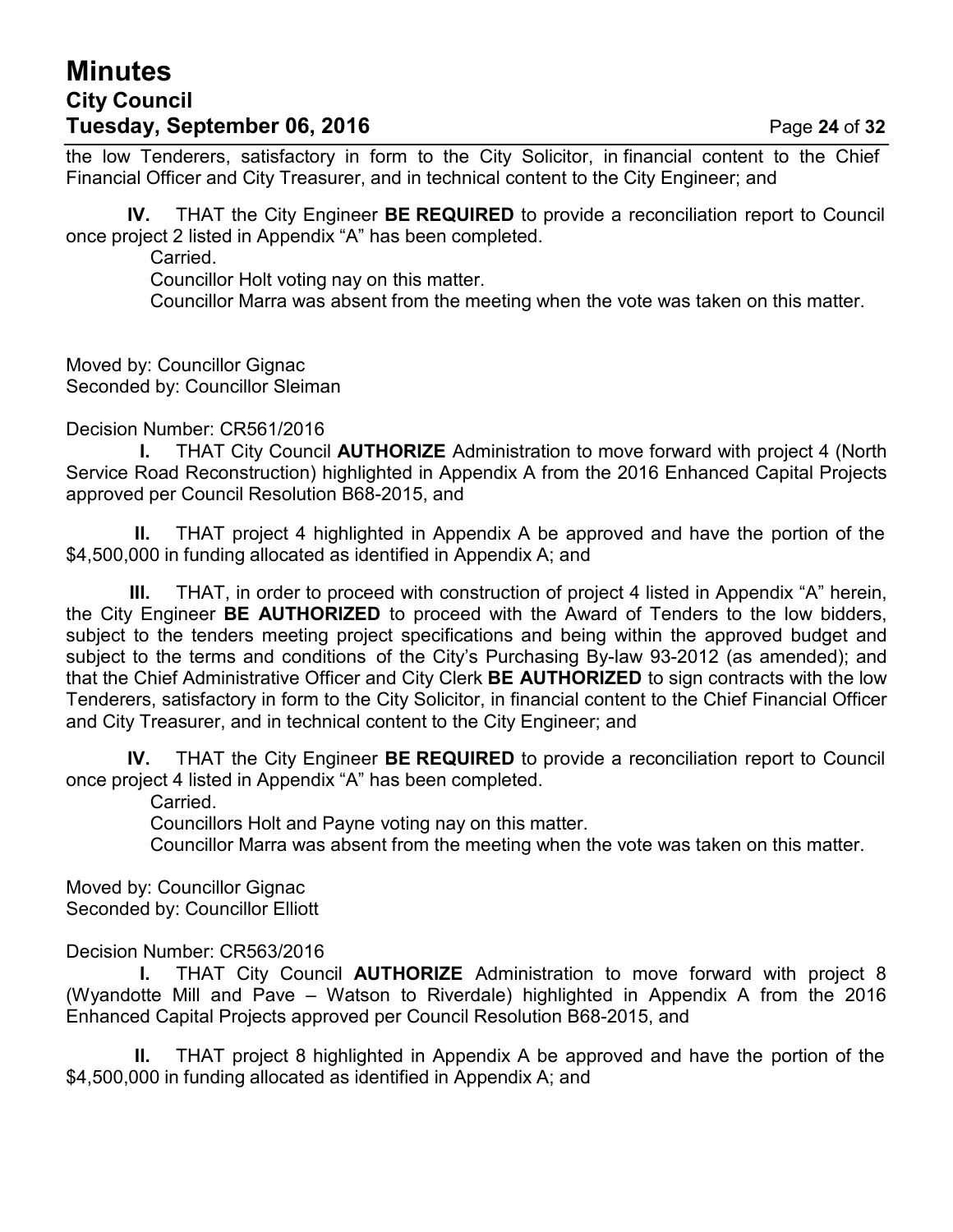# **Minutes City Council Tuesday, September 06, 2016 Page 25 of 32**

**III.** THAT, in order to proceed with construction of project 8 listed in Appendix "A" herein, the City Engineer **BE AUTHORIZED** to proceed with the Award of Tenders to the low bidders, subject to the tenders meeting project specifications and being within the approved budget and subject to the terms and conditions of the City's Purchasing By-law 93-2012 (as amended); and that the Chief Administrative Officer and City Clerk **BE AUTHORIZED** to sign contracts with the low Tenderers, satisfactory in form to the City Solicitor, in financial content to the Chief Financial Officer and City Treasurer, and in technical content to the City Engineer; and

**IV.** THAT the City Engineer **BE REQUIRED** to provide a reconciliation report to Council once project 8 listed in Appendix "A" has been completed.

Carried.

Councillors Holt and Bortolin voting nay on this matter.

Councillor Marra was absent from the meeting when the vote was taken on this matter.

Agenda Item: C 141/2016 Clerk's File: AFB/12131

# **12. CONSIDERATION OF COMMITEE REPORTS**

# **12.1. SPECIAL MEETING OF COUNCIL – IN CAMERA August 22, 2016**

Moved by: Councillor Kusmierczyk Seconded by: Councillor Borrelli

Decision Number: CR565/2016

THAT the **Report of the Special In-Camera** meeting held September 6, 2016 **BE ADOPTED** as presented.

Carried.

Councillor Marra was absent from the meeting when the vote was taken on this matter.

Agenda Item: SCM 157/2016

# **13. BY-LAWS (First and Second Reading)**

Moved by: Councillor Payne Seconded by: Councillor Sleiman

THAT the following by-laws No. 133-2016 through 144-2016 (inclusive) be introduced and read a first and second time:

**133-2016** A BY-LAW TO ESTABLISH LANDS AS A PUBLIC HIGHWAY KNOWN AS PEPPERVINE STREET, IN THE CITY OF WINDSOR, authorized by CR27/2011, adopted February 28, 2011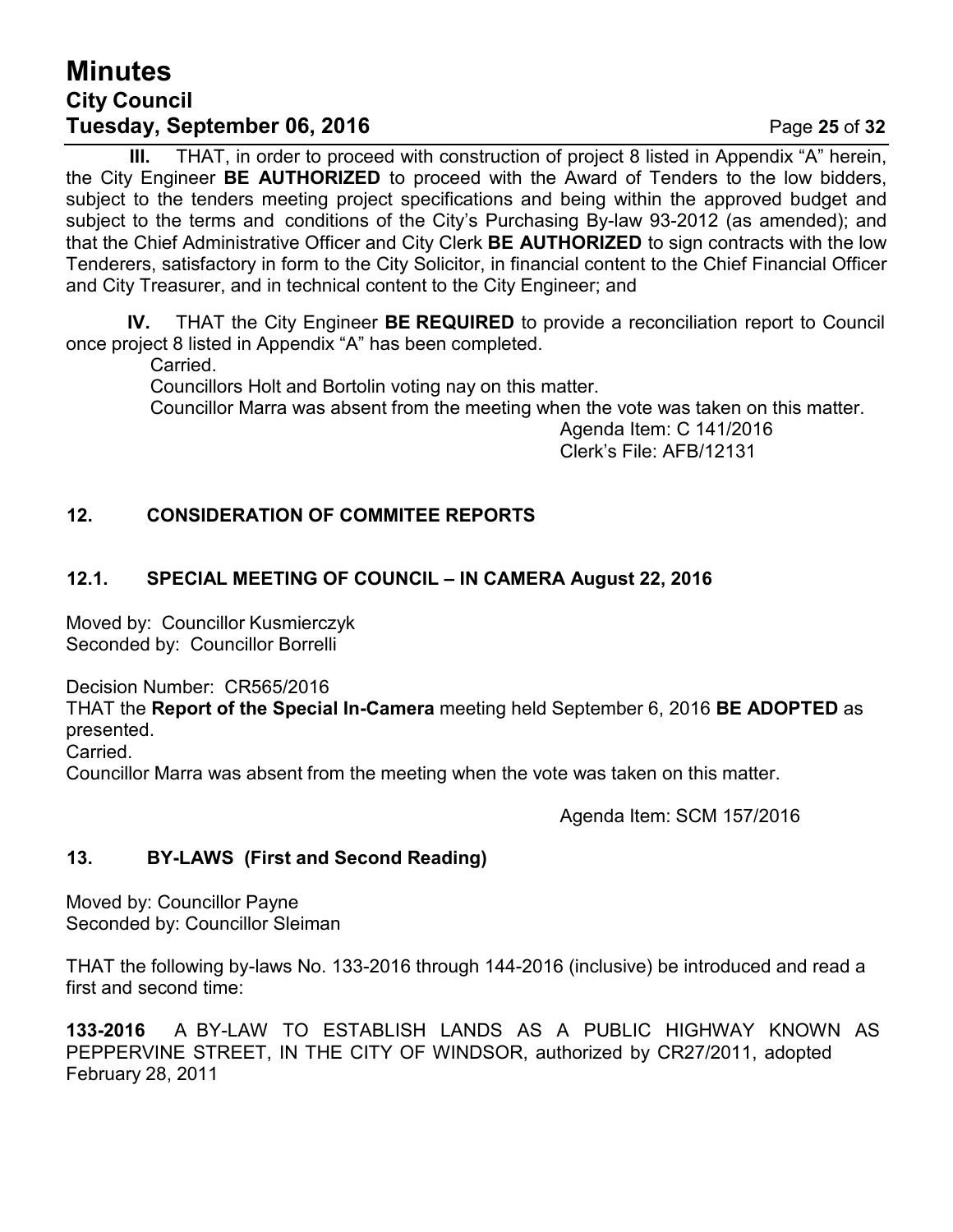# **Minutes City Council Tuesday, September 06, 2016** Page **26** of **32**

**134-2016** A BY-LAW TO ESTABLISH LANDS AS A PUBLIC HIGHWAY KNOWN AS FIRGROVE DRIVE, IN THE CITY OF WINDSOR, authorized by CR27/2011, adopted February 28, 2011

**135-2016** A BY-LAW TO ESTABLISH LANDS AS A PUBLIC HIGHWAY KNOWN AS MONTICELLO STREET, IN THE CITY OF WINDSOR, authorized by CR76/2011, adopted February 28, 2011

**136-2016** A BY-LAW TO AMEND BY-LAWS 126-2015, 127-2015 AND 142-2015, BEING INTERIM CONTROL BY-LAWS CONCERNING PUBLIC PARKING AREAS, PARKING AREAS AND PARKING GARAGES WITHIN BUSINESS IMPROVEMENT AREAS (See Item 8.4)

**137-2016** A BY-LAW TO DESIGNATE THE LANDS AND PREMISES SITUATE WITHIN THE CITY OF WINDSOR, MUNICIPALLY KNOWN AS 811 DEVONSHIRE ROAD, TO BE OF CULTURAL HERITAGE VALUE OR INTEREST UNDER THE PROVISIONS OF THE ONTARIO HERITAGE ACT, R.S.O. 1990, CHAPTER O.18, AS AMENDED, authorized by CR436/2016, adopted July 4, 2016

**138-2016** A BY-LAW TO ESTABLISH LANDS AS A PUBLIC HIGHWAY KNOWN AS MARENTETTE AVENUE, IN THE CITY OF WINDSOR, adopted by CAO3377, approved June 8, 2016

**139-2016** A BY-LAW TO DESIGNATE THE LANDS AND PREMISES SITUATE WITHIN THE CITY OF WINDSOR, MUNICIPALLY KNOWN AS 793 DEVONSHIRE ROAD, TO BE OF CULTURAL HERITAGE VALUE OR INTEREST UNDER THE PROVISIONS OF THE ONTARIO HERITAGE ACT, R.S.O. 1990, CHAPTER O.18, AS AMENDED, authorized by CR435/2016, adopted July 4, 2016

**140-2016** A BY-LAW TO ASSUME FOR PUBLIC USE AS A PUBLIC HIGHWAY THE NORTH/SOUTH ALLEY HAVING A WIDTH OF 4.27 METRES (14 FOOT), LOCATED BETWEEN CHANDLER ROAD AND ALEXIS ROAD, SOUTH OF MAYFAIR PARK AND NORTH OF ST. JULIEN AVENUE, CITY OF WINDSOR, authorized by M406-2015, adopted October 5, 2015

**141-2016** A BY-LAW TO CLOSE AND STOP UP AND CONVEY, THE NORTH/SOUTH ALLEY HAVING A WIDTH OF 4.27 METRE (14 FOOT), LOCATED BETWEEN CHANDLER ROAD AND ALEXIS ROAD, SOUTH OF MAYFAIR PARK AND NORTH OF ST. JULIEN AVENUE, CITY OF WINDSOR, authorized by M406-2015, adopted October 5, 2015

**142-2016** A BY-LAW TO CONVEY, THE SOUTHERLY 1.22 METRE (4 FOOT) PORTION OF THE NORTH/SOUTH ALLEY, LOCATED BETWEEN CHANDLER ROAD AND ALEXIS ROAD, SOUTH OF MAYFAIR PARK AND NORTH OF ST. JULIEN AVENUE, CITY OF WINDSOR, authorized by M406-2015, adopted October 5, 2015

**143-2016** A BY-LAW TO REPEAL BY-LAW NUMBER 108-2007 BEING A BY-LAW TO CLOSE AND STOP UP AND CONVEY, THE 4.27 METRE (14 FOOT) WIDE EAST/WEST ALLEY BETWEEN RIVERSIDE DRIVE EAST AND PLEASANT PLACE WESTERLY FROM PILLETTE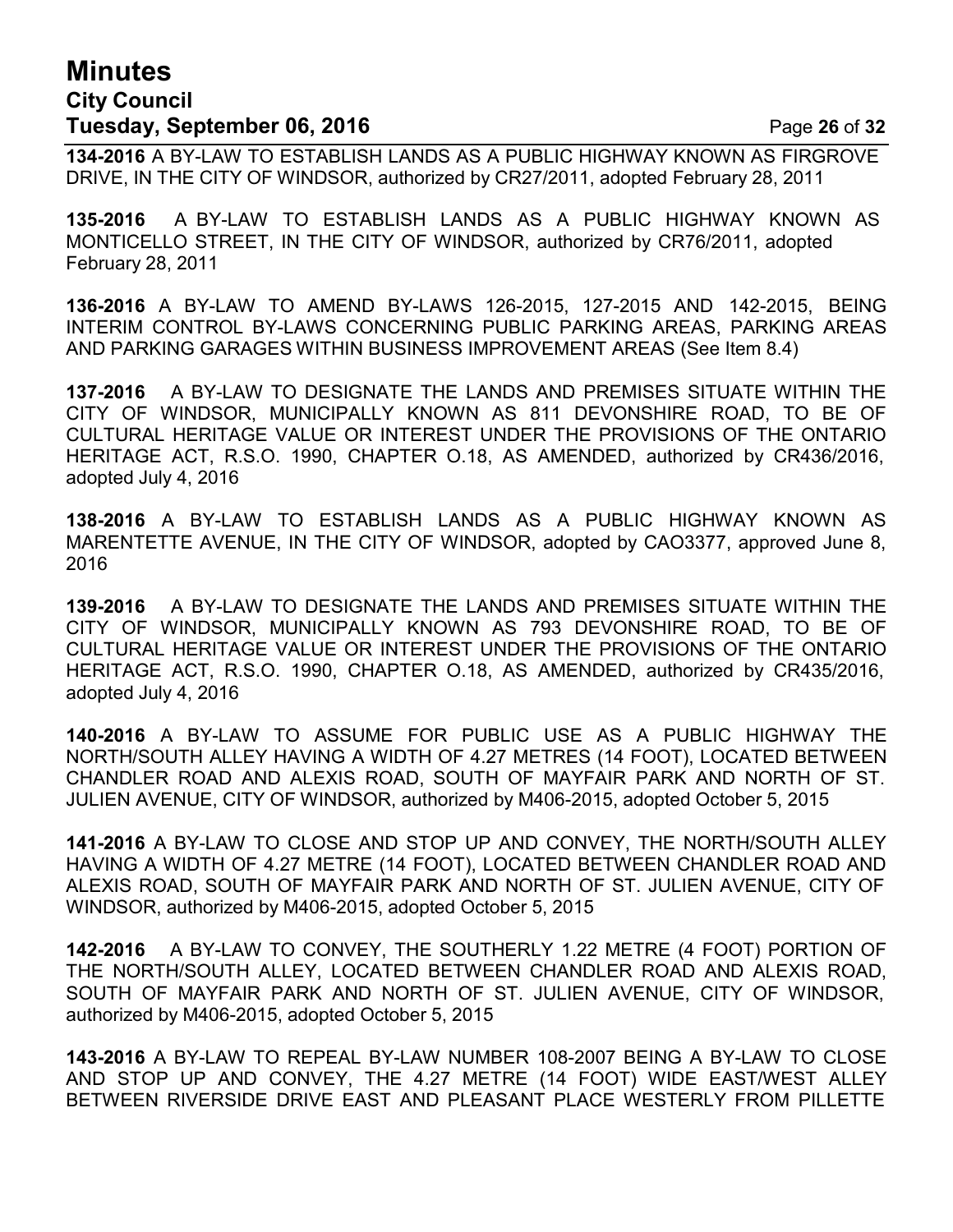# **Minutes City Council Tuesday, September 06, 2016 Page 27 of 32**

ROAD FOR A DISTANCE OF 74.2 METRES (243.5 FEET), CITY OF WINDSOR, authorized by CR240/2008, adopted June 9, 2008

**144-2016** A BY-LAW TO CONFIRM PROCEEDINGS OF THE COUNCIL OF THE CORPORATION OF THE CITY OF WINDSOR AT ITS MEETING HELD ON THE SIXTH DAY OF SEPTEMBER, 2016 Carried.

Councillor Marra was absent from the meeting when the vote was taken on this matter.

## **14. MOVE BACK INTO FORMAL SESSION**

Moved by: Councillor Borrelli Seconded by: Councillor Rino Bortolin

That the Committee of the Whole does now rise and report to Council respecting the business items considered by the Committee:

- 1. Communication Items (as amended)
- 2. Consent Agenda (as amended)
- 3. Items Deferred (as presented) Items Referred
- 4. Consideration of the Balance of Business Items (as amended)
- 5. Committee Reports (as presented)
- 6. By-laws given first and second readings (as presented) Carried.

Councillor Marra was absent from the meeting when the vote was taken on this matter.

## **15. NOTICES OF MOTION**

None presented.

## **16. THIRD AND FINAL READING OF THE BY-LAWS**

Moved by: Councillor Elliott Seconded by: Councillor Francis

That the following By-laws No. 133-2016 through 144-2016 (inclusive), having been read a first and second time be now read a third time and finally passed and that the Mayor and Clerk **BE AUTHORIZED** to sign and seal the same notwithstanding any contrary provision of the Council. Carried.

Councillor Marra was absent from the meeting when the vote was taken on this matter.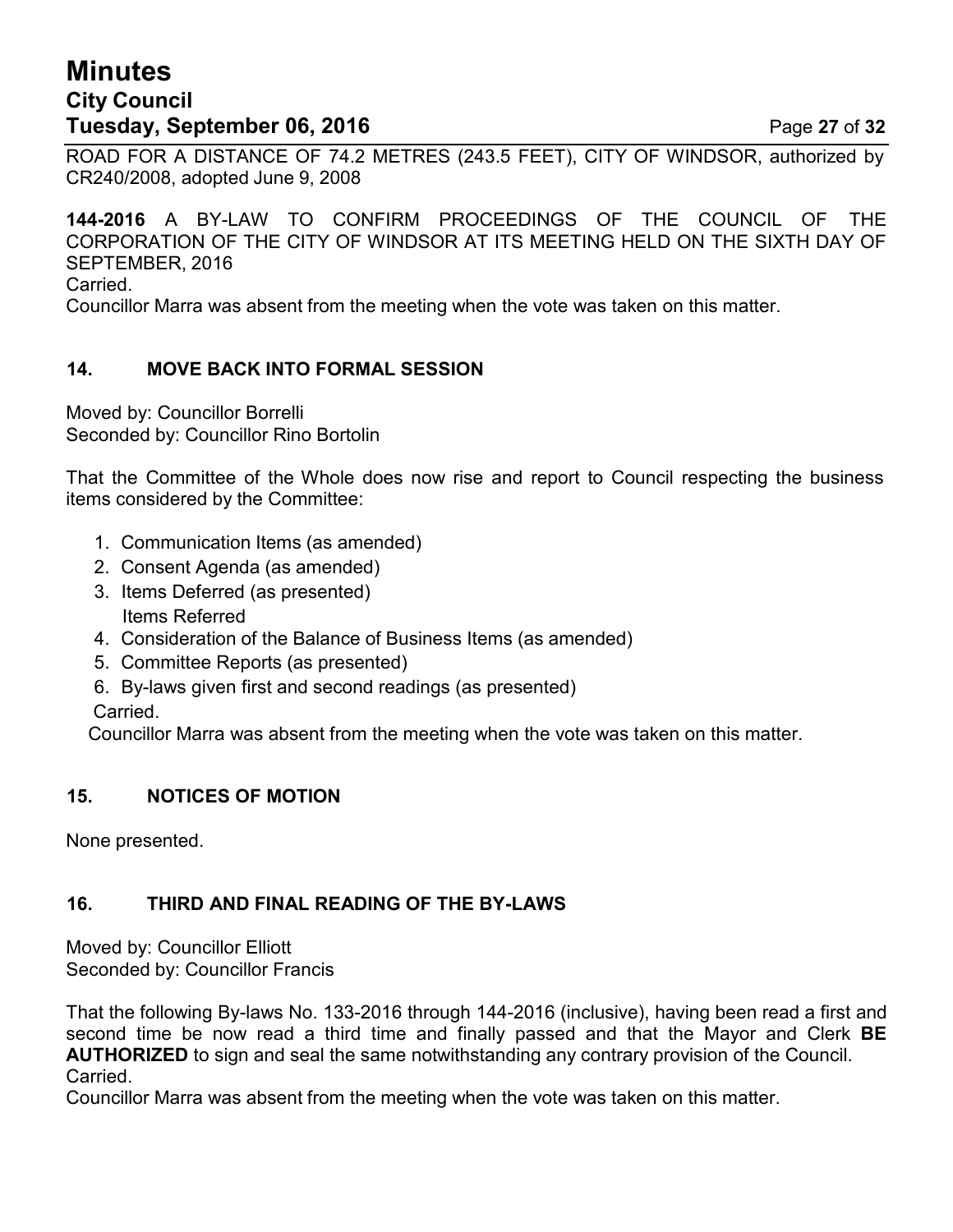## **17. PETITIONS**

None presented.

## **18. QUESTION PERIOD**

#### **18.1. Schedule P1-Pet shops in By-law 395/2004**

Moved by: Councillor Kusmierczyk Seconded by: Councillor Holt

Decision Number: CR566/2016

Assigned to City Clerk

That the following Council Question by Councillor Payne **BE APPROVED ,** and that Administration **BE DIRECTED** to proceed with the necessary actions to respond to the Council Question in the form of a written report, consistent with Council's instructions, and in accordance with Section 17.1 of the Procedure By-law 98-2011.

#### CQ40-2016

Asks for a report on the desirability of updating the attached Schedule PI-Pet shops in By-law 395/2004, using the attached Toronto By-law 1184 – Article 20 – Pet shops dated July 2016 as a template in order to provide the necessary degree of enforcement to ensure the safety and welfare of animals being kept for sale in Windsor pet shops.

Carried.

Councillors Borrelli and Marra were absent from the meeting when the vote was taken on this matter.

Clerk's File: ACLC2016

#### **19. STATEMENTS BY MEMBERS**

#### **20. UPCOMING MEETINGS**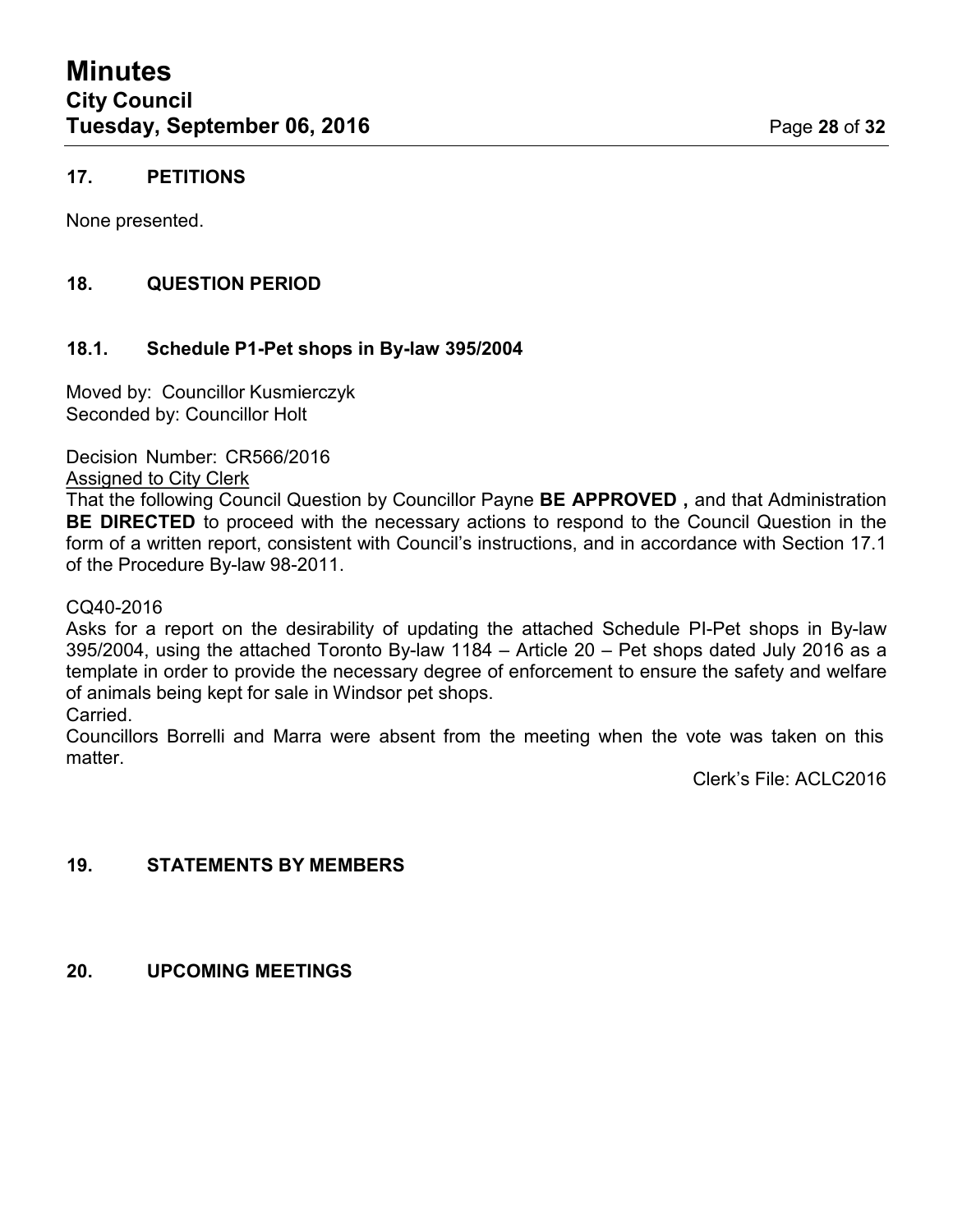## **21. ADJOURNMENT**

Moved by: Councillor Payne Seconded by: Councillor Sleiman

That this Council meeting stand adjourned until the next regular meeting of Council or at the call of the Mayor. Carried.

Councillor Marra was absent from the meeting when the vote was taken on this matter.

Accordingly, the meeting is adjourned at 8:38 o'clock p.m.

Mayor **City Clerk**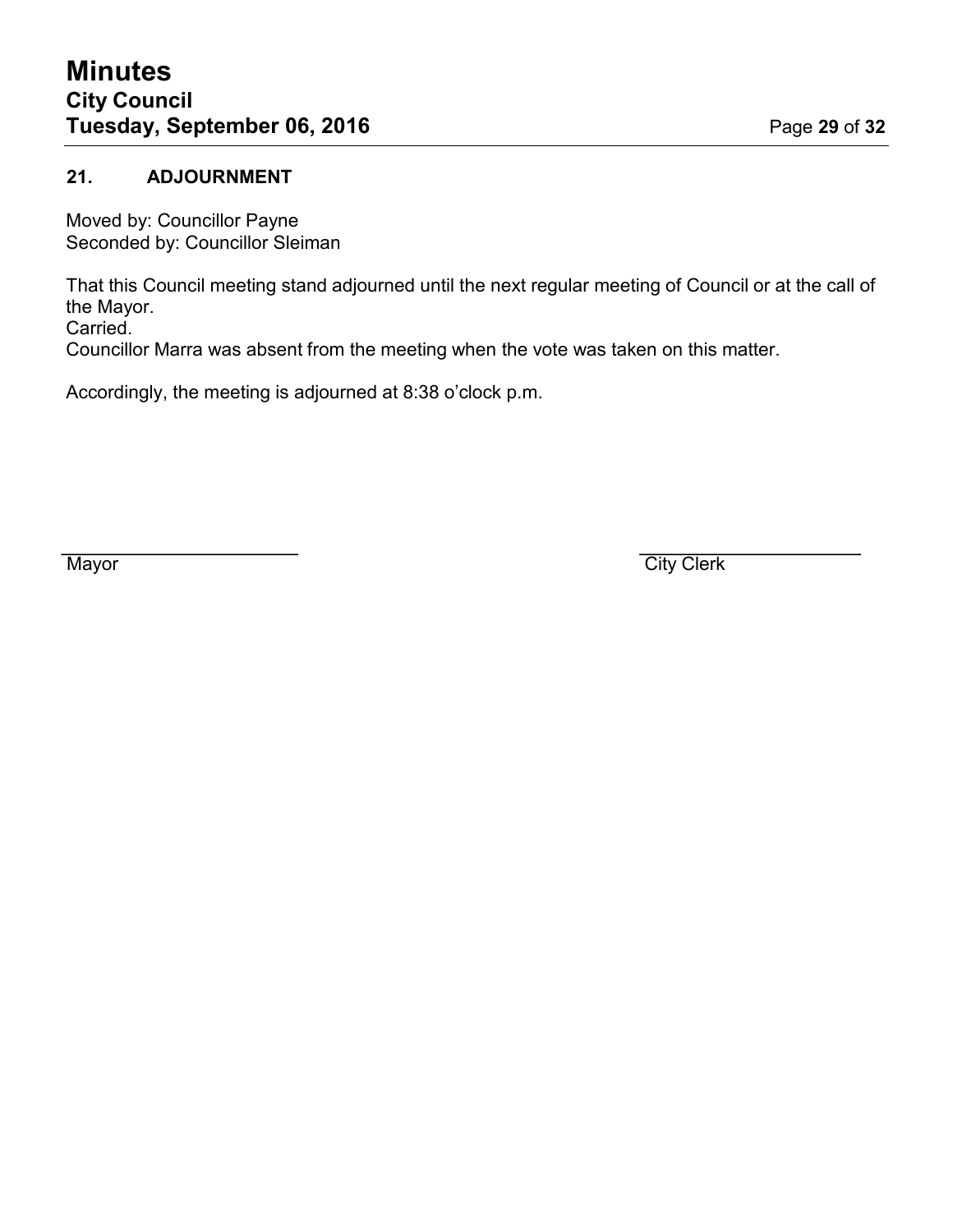**Adopted by Council at its meeting held September 6, 2016 (CR565/2016)** VC/bm

#### **SPECIAL MEETING OF COUNCIL – IN CAMERA September 6, 2016**

#### **Meeting called to order at: 5:30 p.m.**

#### **Members in Attendance:**

Mayor D. Dilkens Councillor F. Francis Councillor J. Elliott Councillor C. Holt Councillor R. Bortolin Councillor B. Marra Councillor J. Gignac Councillor H. Payne Councillor E. Sleiman Councillor I. Kusmierczyk

#### **Members Absent:**

Councillor P. Borrelli

#### **Also in attendance:**

O. Colucci, Chief Administrative Officer

J. Payne, Community Development and Health Commissioner and

Corporate Leader Social Development, Health, Recreation and Culture

M. Winterton, City Engineer and Corporate Leader Environmental Protection and **Transportation** 

V. Critchley, City Clerk/Licence Commissioner and Corporate Leader Public Engagement and Human Resources

J. Mancina, Chief Financial Officer/City Treasurer and Corporate Leader Finance and Technology

S. Askin-Hager, City Solicitor and Corporate Leader Economic Development and Public Safety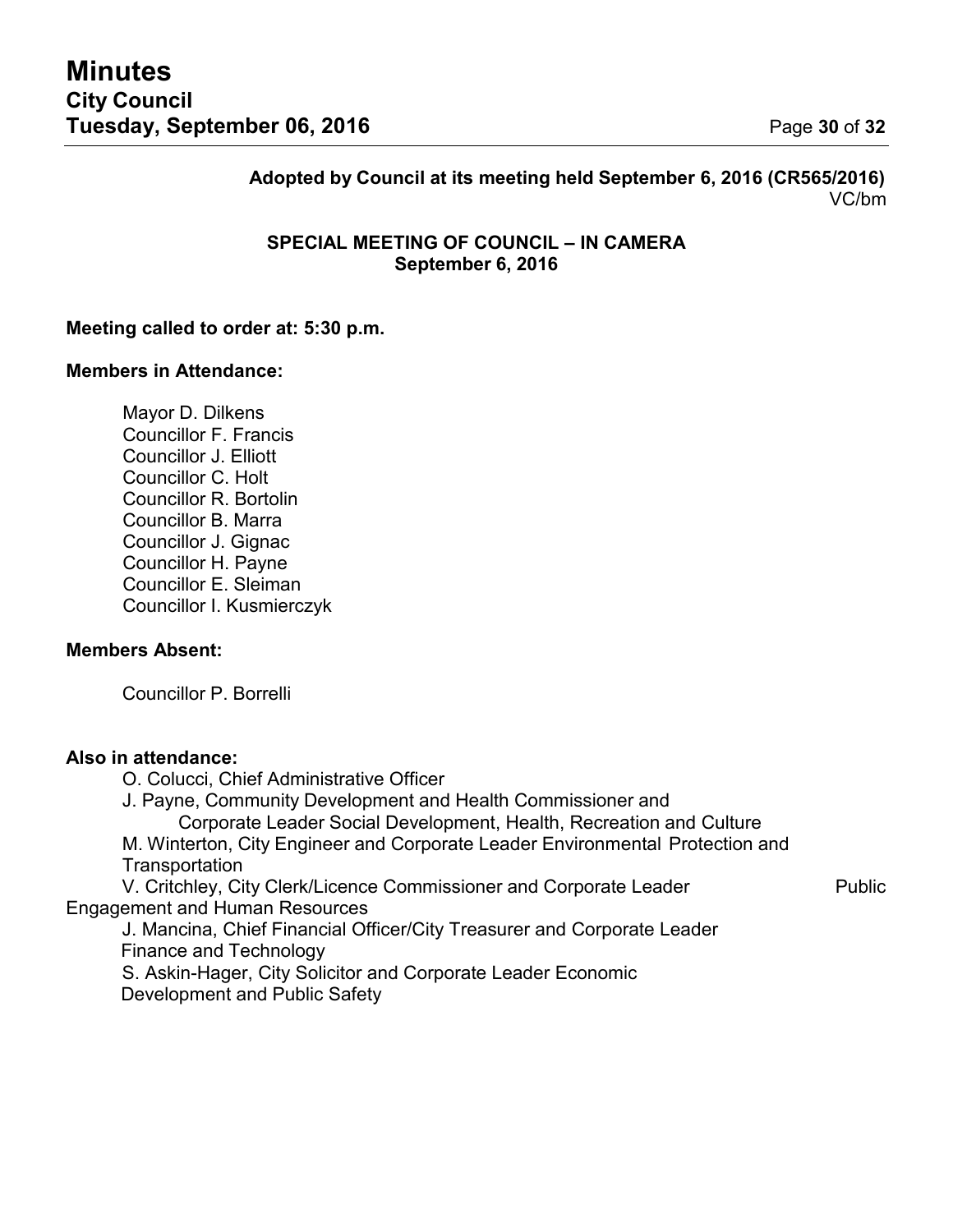## **Verbal Motion is presented by Councillor Elliott, seconded by Councillor Bortolin, to move in Camera for discussion of the following item(s):**

| <u>Item</u><br><u>No.</u> | <b>Subject</b>                                        | <b>Section - Pursuant</b><br>to Municipal Act,<br>2001, as amended |  |  |
|---------------------------|-------------------------------------------------------|--------------------------------------------------------------------|--|--|
| 1.                        | Property matter – disposition of property             | 239(2)(c)                                                          |  |  |
| 2.                        | Personal matter – negotiations                        | 239(2)(d)                                                          |  |  |
| 3.                        | Personal matter – about an identifiable<br>individual | 239(2)(b)                                                          |  |  |

**Motion Carried.**

## **Declarations of Pecuniary Interest:**

None declared.

**Discussion on the items of business. (Items 1, 2 and 3)**

#### **Verbal Motion is presented by Councillor Elliott, seconded by Councillor Sleiman, to move back into public session. Motion Carried.**

## **Moved by Councillor Francis, seconded by Councillor Payne,**

**THAT the Clerk BE DIRECTED to transmit the recommendation(s) contained in the report(s) discussed at the In-Camera Council Meeting held September 6, 2016 directly to Council for consideration at the next Regular Meeting.**

1. That the recommendation contained in the in-camera report from the City Solicitor and Corporate Leader Economic Development and Public Safety respecting a property matter – disposition of property **BE APPROVED**.

2. That the in-camera report from the Manager of Employee Relations, Executive Director of Human Resources and the City Clerk/Licence Commissioner and Corporate Leader